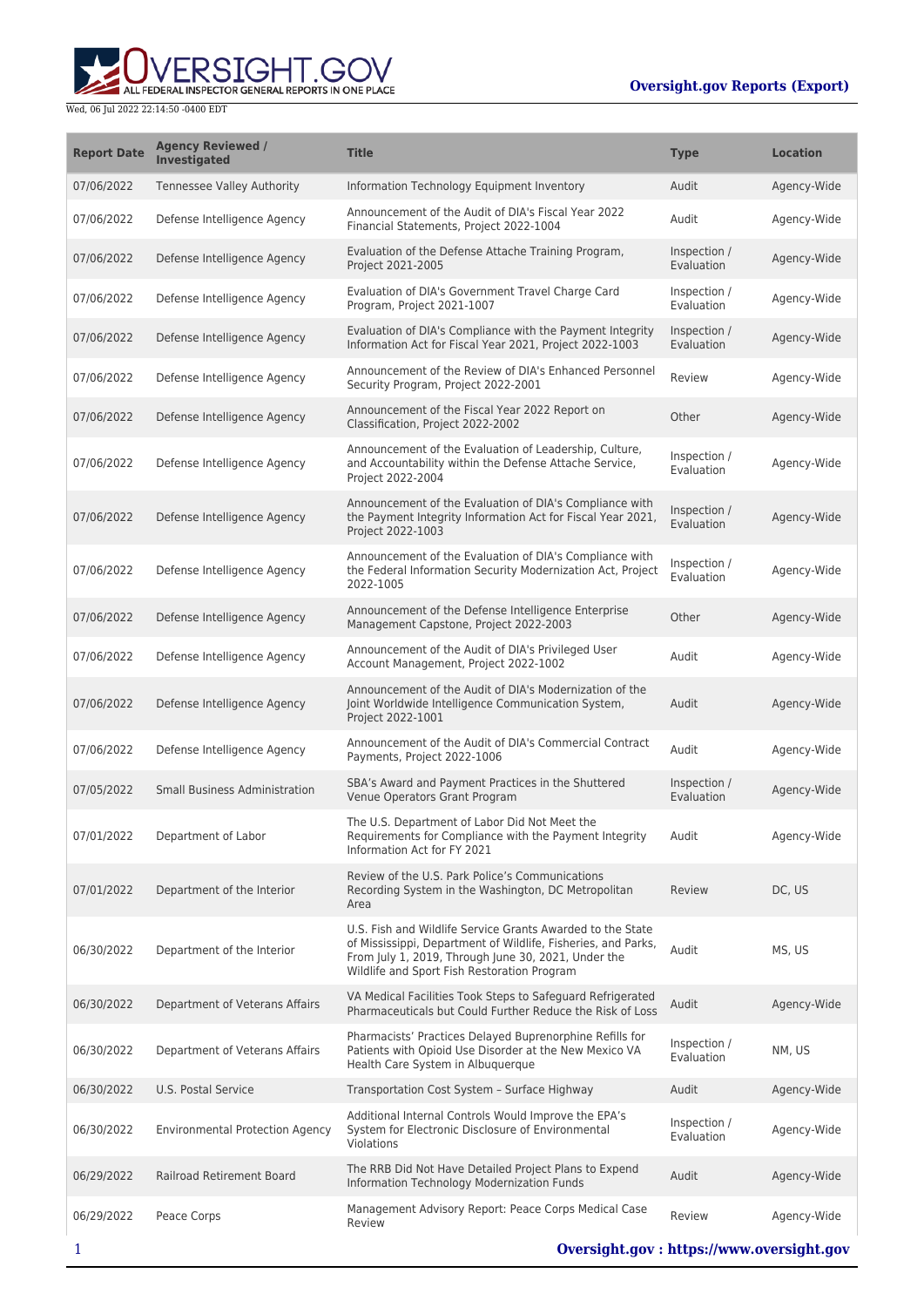**WERSIGHT.GOV** 

| <b>Report Date</b> | <b>Agency Reviewed /</b><br><b>Investigated</b>  | <b>Title</b>                                                                                                                                                                                                         | <b>Type</b>   | <b>Location</b>                                                                                                |
|--------------------|--------------------------------------------------|----------------------------------------------------------------------------------------------------------------------------------------------------------------------------------------------------------------------|---------------|----------------------------------------------------------------------------------------------------------------|
| 06/29/2022         | Department of Energy                             | The Department of Energy's Payment Integrity Reporting<br>in the Fiscal Year 2021 Agency Financial Report                                                                                                            | Audit         | $\cdot$ DC. US<br>$\bullet$ MD, US<br>$\cdot$ ID, US<br>$\bullet$ MO, US<br>$\cdot$ CO, US<br>$\bullet$ NM, US |
| 06/28/2022         | Department of Agriculture                        | USDA's Compliance with Improper Payment Requirements<br>for Fiscal Year 2021                                                                                                                                         | Audit         | Agency-Wide                                                                                                    |
| 06/28/2022         | Department of Veterans Affairs                   | Review of VA's Compliance with the Payment Integrity<br>Information Act for Fiscal Year 2021                                                                                                                         | Review        | Agency-Wide                                                                                                    |
| 06/28/2022         | National Science Foundation                      | Performance Audit of Incurred Costs- BSCS Science<br>Learning                                                                                                                                                        | Audit         | CO, US                                                                                                         |
| 06/28/2022         | National Science Foundation                      | Performance Audit of Incurred Costs - Education<br>Development Center                                                                                                                                                | Audit         | MA, US                                                                                                         |
| 06/28/2022         | Federal Deposit Insurance<br>Corporation         | DOJ Press Release: Former Warren County Businessman<br>Admits Fraudulently Obtaining \$1.8 Million in COVID-19<br>Loans Meant for Small Businesses                                                                   | Investigation | NJ, US                                                                                                         |
| 06/28/2022         | Federal Deposit Insurance<br>Corporation         | DOJ Press Release: Camden County Woman Admits<br>Fraudulently Obtaining 30 Loans Meant to Help Small<br>Businesses During COVID-19 Pandemic                                                                          | Investigation | NJ, US                                                                                                         |
| 06/28/2022         | Federal Deposit Insurance<br>Corporation         | DOJ Press Release: DC Solar Owner Sentenced to Over 11<br>Years in Prison for Billion Dollar Ponzi Scheme                                                                                                            | Investigation | CA, US                                                                                                         |
| 06/28/2022         | Department of Defense                            | Audit of the Department of Defense's FY 2021 Compliance<br>With Payment Integrity Information Act Requirements                                                                                                       | Audit         | Agency-Wide                                                                                                    |
| 06/28/2022         | Federal Housing Finance Agency                   | Fannie Mae and Freddie Mac Fourth-Party Risk                                                                                                                                                                         | Other         | Agency-Wide                                                                                                    |
| 06/28/2022         | <b>Export-Import Bank</b>                        | Independent Auditors' Report on EXIM's Compliance with<br>the Payment Integrity Information Act of 2019 for FY 2021                                                                                                  | Audit         | Agency-Wide                                                                                                    |
| 06/28/2022         | U.S. Agency for International<br>Development     | Audit of the Schedule of Expenditures of American<br>University of Armenia Foundation Under Multiple Awards in<br>Armenia, July 1, 2020 to June 30, 2021                                                             | Other         | AM                                                                                                             |
| 06/28/2022         | U.S. Agency for International<br>Development     | Financial Closeout Audit of USAID Resources Managed by<br>Electoral Institute for Sustainable Democracy in Africa in<br>Côte d'Ivoire Under Cooperative Agreement<br>72062420LA00001, June 1, 2020, to July 31, 2021 | Other         | <b>CI</b>                                                                                                      |
| 06/28/2022         | U.S. Agency for International<br>Development     | Financial Audit of USAID Resources Managed by an<br>Implementer in Zimbabwe Under Cooperative Agreement<br>72061319CA00004, October 1, 2020, to December 31,<br>2021                                                 | Other         | ZW                                                                                                             |
| 06/28/2022         | U.S. Agency for International<br>Development     | Financial Audit of USAID Resources Managed by Union<br>Zimbabwe Trust Under Cooperative Agreement<br>72061319CA00003, October 1, 2020, to September 30,<br>2021                                                      | Other         | ZW                                                                                                             |
| 06/28/2022         | U.S. Agency for International<br>Development     | Financial Closeout Audit of USAID Resources Managed by<br>Churches Health Association of Zambia Under Cooperative<br>Agreement AID-611-A-16-00003, January 1 to December 9,<br>2020                                  | Other         | ZΜ                                                                                                             |
| 06/28/2022         | National Aeronautics and Space<br>Administration | NASA's Compliance with the Payment Integrity Information<br>Act for Fiscal Year 2021                                                                                                                                 | Audit         | Agency-Wide                                                                                                    |
| 06/28/2022         | Department of Justice                            | Recommendations Issued by the Office of the Inspector<br>General that were Not Closed as of May 31, 2022                                                                                                             | Other         | Agency-Wide                                                                                                    |
| 06/27/2022         | Office of Personnel Management                   | Audit of the Information Technology Security Controls of<br>the U.S. Office of Personnel Management's Annuity Roll<br>System                                                                                         | Audit         | Agency-Wide                                                                                                    |
| 06/27/2022         | Office of Personnel Management                   | Audit of the Information Systems General and Application<br>Controls at Blue Cross Blue Shield of Vermont                                                                                                            | Audit         | Agency-Wide                                                                                                    |
| 06/27/2022         | National Labor Relations Board                   | Casehandling Efficiency                                                                                                                                                                                              | Audit         | Agency-Wide                                                                                                    |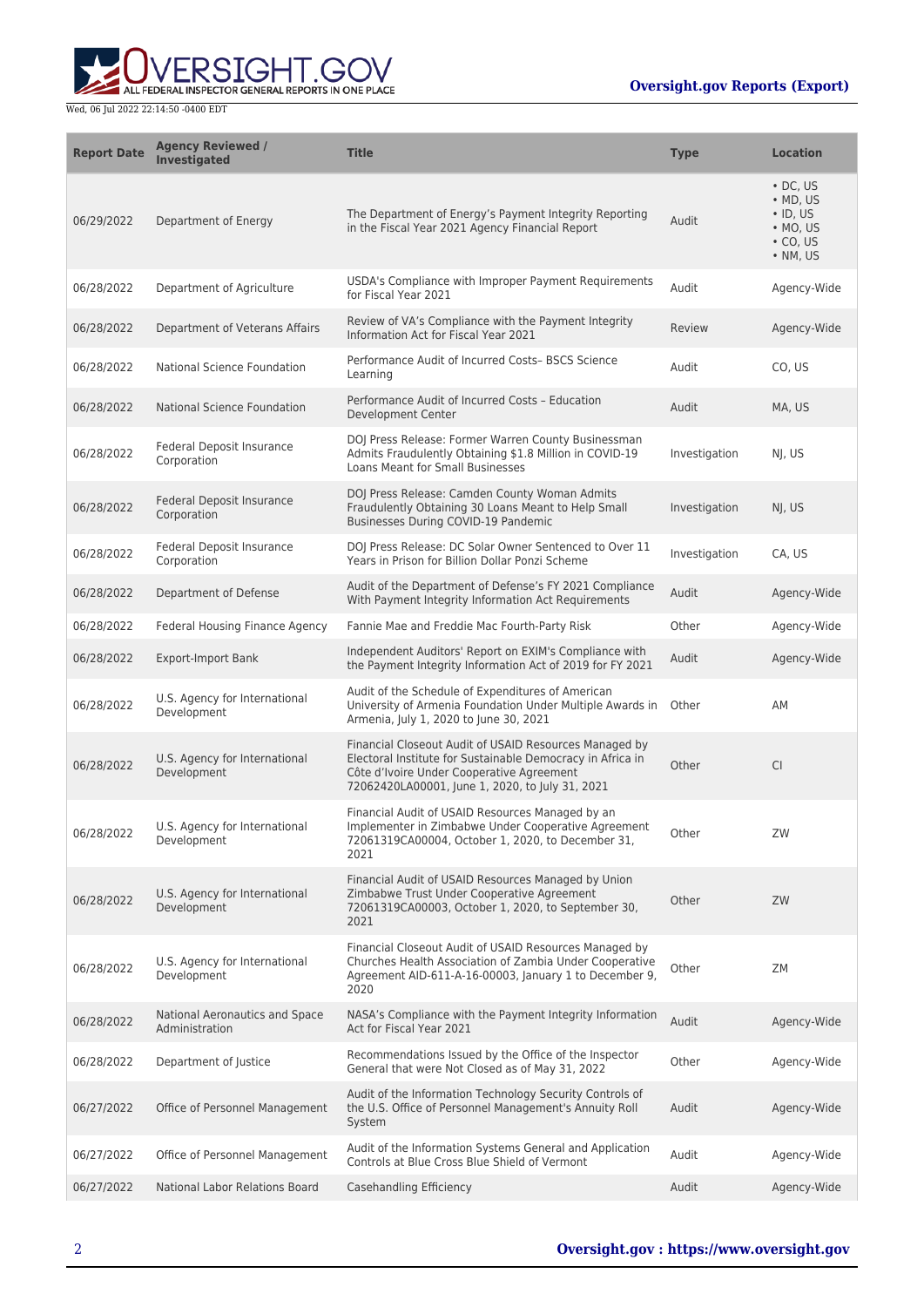

| <b>Report Date</b> | <b>Agency Reviewed /</b><br>Investigated            | <b>Title</b>                                                                                                                                                                                                                                       | <b>Type</b>                | <b>Location</b> |
|--------------------|-----------------------------------------------------|----------------------------------------------------------------------------------------------------------------------------------------------------------------------------------------------------------------------------------------------------|----------------------------|-----------------|
| 06/27/2022         | U.S. Agency for International<br>Development        | Financial and Closeout Audit of Costs Incurred of American<br>University of Afghanistan, Support to the American<br>University of Afghanistan Program, Cooperative<br>Agreement AID-306-A-13-00004, June 1, 2020 to February<br>28.2021            | Other                      | AF              |
| 06/27/2022         | <b>Environmental Protection Agency</b>              | The EPA Was Not Compliant with the Payment Integrity<br>Information Act for Fiscal Year 2021                                                                                                                                                       | Audit                      | Agency-Wide     |
| 06/24/2022         | Railroad Retirement Board                           | Controls Over Recoverable Unemployment and Sickness<br>Overpayments Need Improvement                                                                                                                                                               | Audit                      | Agency-Wide     |
| 06/24/2022         | Department of Agriculture                           | COVID-19-Farmers to Families Food Box Program<br>Administration-Interim Report                                                                                                                                                                     | Inspection /<br>Evaluation | Agency-Wide     |
| 06/24/2022         | Department of Agriculture                           | COVID-19-Food and Nutrition Service's Pandemic<br>Electronic Benefits Transfer-Interim Report                                                                                                                                                      | Inspection /<br>Evaluation | Agency-Wide     |
| 06/24/2022         | Smithsonian Institution                             | Fiscal Year 2021 Evaluation of the Smithsonian Institution's<br>Information Security Program                                                                                                                                                       | Audit                      | Agency-Wide     |
| 06/24/2022         | U.S. Agency for International<br>Development        | Financial Audit of Costs Incurred by Abt Associates, Inc.<br>Under the Sustaining Health Outcomes Through the<br>Private Sector Plus Program in Afghanistan, Cooperative<br>Agreement AID-OAA-A-15-00067, January 1, 2019, to<br>December 31, 2020 | Other                      | AF              |
| 06/24/2022         | Department of State                                 | Inspection of Embassy Pristina, Kosovo                                                                                                                                                                                                             | Inspection /<br>Evaluation | KO              |
| 06/24/2022         | State of Delaware                                   | Authorized Positions Examination Engagement - Colonial<br><b>School District</b>                                                                                                                                                                   | Other                      | DE, US          |
| 06/24/2022         | <b>Commodity Futures Trading</b><br>Commission      | Semiannual Report to Congress October 1, 2021 - March<br>31, 2022                                                                                                                                                                                  | Semiannual<br>Report       | Agency-Wide     |
| 06/23/2022         | Department of the Interior                          | Inspection of the DATA Act Internal Controls for the U.S.<br>Department of the Interior, Interior Business Center, for<br>the First Quarter of FY 2021                                                                                             | Inspection /<br>Evaluation | Agency-Wide     |
| 06/23/2022         | Department of the Interior                          | U.S. Fish and Wildlife Service Grants Awarded to the State<br>of Oklahoma, Department of Wildlife Conservation, From<br>July 1, 2017, Through June 30, 2019, Under the Wildlife<br>and Sport Fish Restoration Program                              | Audit                      | OK, US          |
| 06/23/2022         | Office of Personnel Management                      | Audit of the Federal Employee Health Benefit Operations<br>at Health Insurance Plan of New York                                                                                                                                                    | Audit                      | Agency-Wide     |
| 06/23/2022         | Office of Personnel Management                      | Audit of the Information Systems General and Application<br>Controls at Health Care Service Corporation                                                                                                                                            | Audit                      | Agency-Wide     |
| 06/23/2022         | U.S. Agency for International<br>Development        | Financial and Closeout Audit of the Water Governance and<br>Capacity Building Support Program in Pakistan Managed<br>by Health and Nutrition Development Society, Contract<br>72039119C00001, July 1, 2020 to October 15, 2021                     | Other                      | РK              |
| 06/23/2022         | Office of Personnel Management                      | Audit of the U.S. Office of Personnel Management's<br>Compliance with the Payment Integrity Information Act of<br>2019                                                                                                                             | Audit                      | Agency-Wide     |
| 06/23/2022         | Department of Commerce                              | Fiscal Year 2021 Compliance with Improper Payment<br>Requirements                                                                                                                                                                                  | Inspection /<br>Evaluation | Agency-Wide     |
| 06/23/2022         | Department of Homeland<br>Security                  | FEMA Needs to Improve Oversight and Management of<br>Hazard Mitigation Grant Program Property Acquisitions                                                                                                                                         | Audit                      | Agency-Wide     |
| 06/23/2022         | Department of Homeland<br>Security                  | FEMA Needs to Improve Oversight and Management of<br>Hazard Mitigation Grant Program Property Acquisitions                                                                                                                                         | Audit                      | Agency-Wide     |
| 06/23/2022         | Amtrak (National Railroad<br>Passenger Corporation) | Governance: Quality Control Review of Amtrak's Single<br>Audit for Fiscal Year 2021                                                                                                                                                                | Audit                      | Agency-Wide     |
| 06/23/2022         | U.S. Postal Service                                 | Service Performance During the Fiscal Year 2022 Peak<br><b>Mailing Season</b>                                                                                                                                                                      | Audit                      | Agency-Wide     |
| 06/23/2022         | Department of State                                 | Audit of Department of State FY 2021 Compliance With<br>Payment Integrity Requirements                                                                                                                                                             | Audit                      | Agency-Wide     |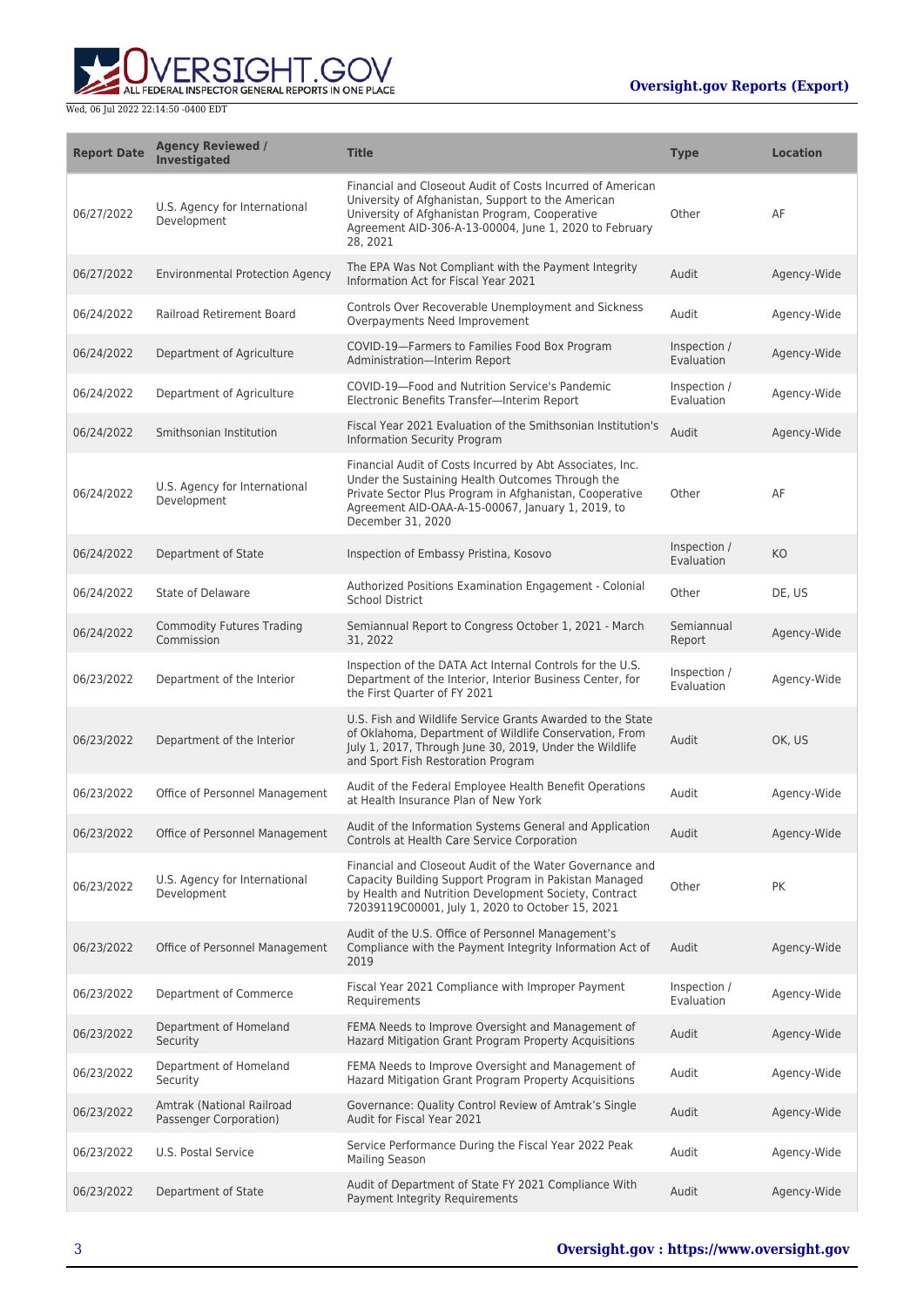

| <b>Report Date</b> | <b>Agency Reviewed /</b><br><b>Investigated</b>     | <b>Title</b>                                                                                                                                                                                                                 | <b>Type</b>                | <b>Location</b> |
|--------------------|-----------------------------------------------------|------------------------------------------------------------------------------------------------------------------------------------------------------------------------------------------------------------------------------|----------------------------|-----------------|
| 06/23/2022         | Federal Housing Finance Agency                      | FHFA Has Laid the Groundwork to Integrate Consideration<br>of Climate-Related Financial Risk into its Policies and<br>Programs but Plans and Methodologies to Accomplish This<br>Work Are in the Early Stages of Development | Audit                      | Agency-Wide     |
| 06/23/2022         | <b>Environmental Protection Agency</b>              | The Coronavirus Pandemic Caused Schedule Delays,<br>Human Health Impacts, and Limited Oversight at<br>Superfund National Priorities List Sites                                                                               | Audit                      | Agency-Wide     |
| 06/22/2022         | Amtrak (National Railroad<br>Passenger Corporation) | Two Employees Resign After Committing Time and<br><b>Attendance Violations</b>                                                                                                                                               | Investigation              | NY, US          |
| 06/22/2022         | Securities and Exchange<br>Commission               | Final Management Letter: Evaluation of the SEC's FY 2021<br>Compliance With the Payment Integrity Information Act of<br>2019                                                                                                 | Inspection /<br>Evaluation | Agency-Wide     |
| 06/22/2022         | Department of the Treasury                          | Independent Review of 4003(b) Loan Recipient's Validation<br>Memo - United Airlines                                                                                                                                          | Review                     | Agency-Wide     |
| 06/22/2022         | Department of Defense                               | Audit of U.S. Army Base Operations and Security Support<br>Services Contract Government-Furnished Property in<br>Kuwait                                                                                                      | Audit                      | Agency-Wide     |
| 06/22/2022         | U.S. Agency for International<br>Development        | Financial Audit of USAID Resources Managed by MOI<br>Teaching and Referral Hospital in Kenya Under Agreement<br>AID-615-A-12-00001, July 1, 2020, to June 30, 2021                                                           | Other                      | KE              |
| 06/22/2022         | Architect of the Capitol                            | Architect of the Capitol (AOC) Supervisor Accusations of<br>Abuse of Power, Mismanagement and Reprisal - Not<br>Substantiated                                                                                                | Investigation              | Agency-Wide     |
| 06/22/2022         | <b>General Services Administration</b>              | Audit of Security Camera and Alarm Systems at GSA-<br>Owned Buildings                                                                                                                                                        | Audit                      | Agency-Wide     |
| 06/22/2022         | Department of Agriculture                           | USDA Farmers to Families Food Box Program                                                                                                                                                                                    | Other                      | <b>US</b>       |
| 06/22/2022         | National Science Foundation                         | Performance Audit of Incurred Costs - San Francisco State<br>University                                                                                                                                                      | Audit                      | CA, US          |
| 06/22/2022         | Federal Deposit Insurance<br>Corporation            | DOJ Press Release: Owners Of Grand Rapids Trucking<br>Company Plead Guilty To Bank Fraud Conspiracy, Pay<br>\$1,000,000 In Related Civil Case, In Connection With<br>Covid-19 Relief Fraud                                   | Investigation              | MI, US          |
| 06/22/2022         | U.S. Postal Service                                 | Mail Delivery, Customer Service, and Property Conditions<br>Review - Select Units, Indianapolis, IN Region                                                                                                                   | Audit                      | Agency-Wide     |
| 06/22/2022         | <b>Federal Deposit Insurance</b><br>Corporation     | Background Investigations for Privileged Account Holders                                                                                                                                                                     | Other                      | Agency-Wide     |
| 06/22/2022         | Department of Veterans Affairs                      | Mission Accountability Support Tracker Lacked Sufficient<br><b>Security Controls</b>                                                                                                                                         | Review                     | Agency-Wide     |
| 06/22/2022         | AmeriCorps                                          | Office of Inspector General Assessment of AmeriCorps'<br>Financial Statement Audit and Cybersecurity Corrective<br><b>Action Plans</b>                                                                                       | Review                     | Agency-Wide     |
| 06/22/2022         | <b>Environmental Protection Agency</b>              | The EPA's Approval and Oversight of Water Infrastructure<br>Finance and Innovation Act Loans Complied with Federal<br>Law and Regulations                                                                                    | Audit                      | Agency-Wide     |
| 06/22/2022         | AmeriCorps                                          | Office of Inspector General Assessment of AmeriCorps'<br>Financial Statement Audit and Cybersecurity Corrective<br><b>Action Plans</b>                                                                                       | Audit                      | Agency-Wide     |
| 06/21/2022         | Department of Defense                               | Audit of the Development and Maintenance of Department<br>of Defense Security Classification Guides                                                                                                                          | Audit                      | Agency-Wide     |
| 06/21/2022         | Department of the Interior                          | U.S. Department of the Interior's Compliance With the<br>Payment Integrity Information Act of 2019 in Its Fiscal Year<br>2021 Agency Financial Report                                                                        | Inspection /<br>Evaluation | Agency-Wide     |
| 06/21/2022         | U.S. Postal Service                                 | Changes in the Usage of the Modes of Transportation                                                                                                                                                                          | Audit                      | Agency-Wide     |
| 06/21/2022         | National Science Foundation                         | Performance Audit of Incurred Costs - Cal Poly Corporation                                                                                                                                                                   | Audit                      | CA, US          |
| 06/21/2022         | State of Delaware                                   | Authorized Positions Examination Engagement - Christina<br><b>School District</b>                                                                                                                                            | Inspection /<br>Evaluation | DE, US          |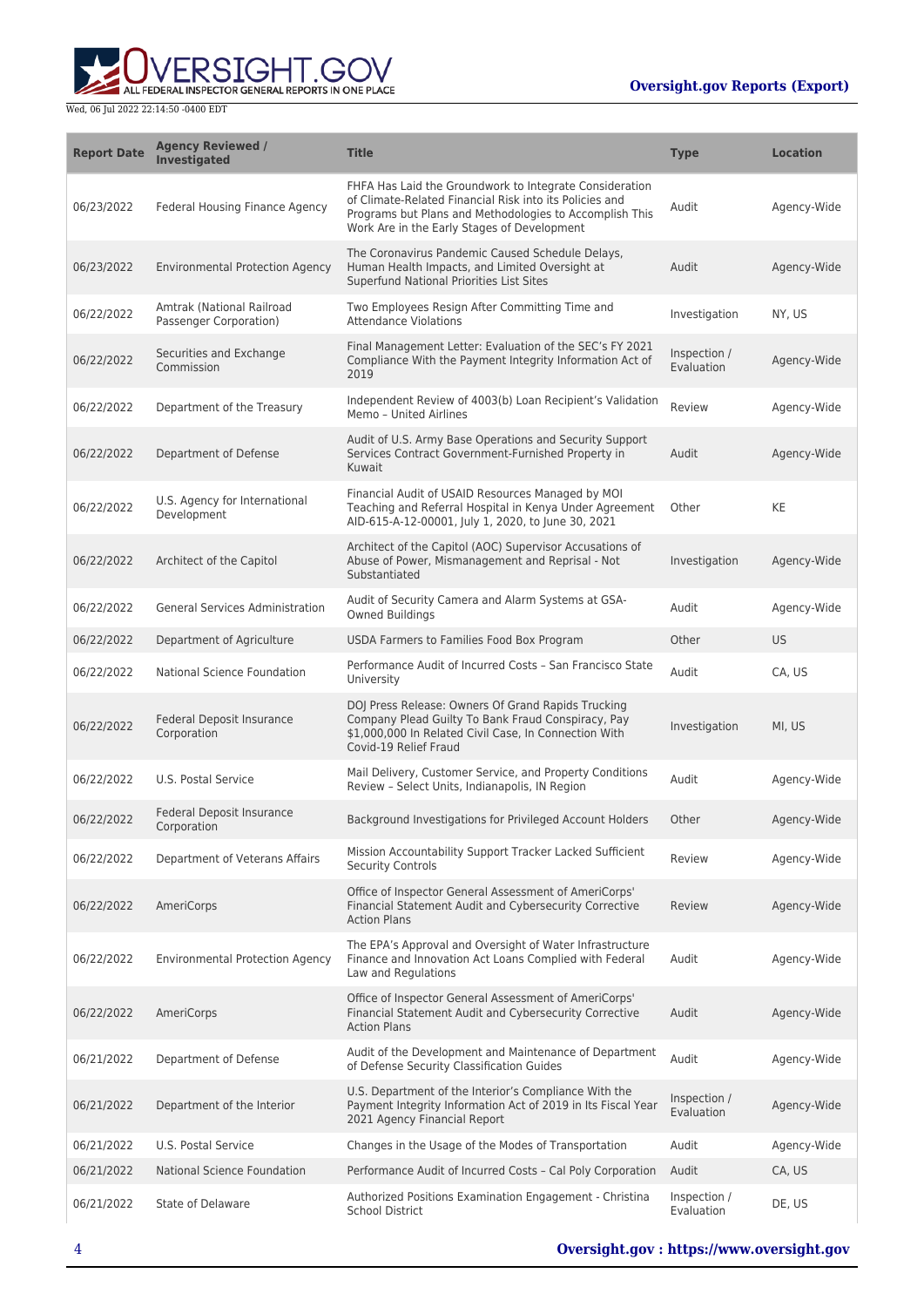ERSIGHT.GOV ALL FEDERAL INSPECTOR GENERAL REPORTS IN ONE PLACE

| <b>Report Date</b> | <b>Agency Reviewed /</b><br><b>Investigated</b>              | <b>Title</b>                                                                                                                                                           | <b>Type</b>                | <b>Location</b>                                                                                                                          |
|--------------------|--------------------------------------------------------------|------------------------------------------------------------------------------------------------------------------------------------------------------------------------|----------------------------|------------------------------------------------------------------------------------------------------------------------------------------|
| 06/21/2022         | Department of Veterans Affairs                               | Comprehensive Healthcare Inspection of the Washington<br>DC VA Medical Center                                                                                          | Inspection /<br>Evaluation | Agency-Wide                                                                                                                              |
| 06/17/2022         | Internal Revenue Service                                     | Fiscal Year 2022 Review of Compliance With Legal<br>Guidelines When Conducting Seizures of Taxpayers'<br>Property                                                      | Audit                      | Agency-Wide                                                                                                                              |
| 06/17/2022         | U.S. International Development<br><b>Finance Corporation</b> | DFC Complied with Payment Integrity Information Act of<br>2019 Requirements in Fiscal Year 2021                                                                        | Audit                      |                                                                                                                                          |
| 06/17/2022         | Federal Deposit Insurance<br>Corporation                     | DOJ Press Release: Owner of Tech Services Company<br>Sentenced to More than Three Years in Prison for \$13<br>Million COVID-Relief Fraud Scheme                        | Investigation              | MA, US                                                                                                                                   |
| 06/17/2022         | Federal Deposit Insurance<br>Corporation                     | DOJ Press Release: Man Arrested for Allegedly Distributing<br>Over \$230 Million of Adulterated HIV Medication                                                         | Investigation              | FL, US                                                                                                                                   |
| 06/17/2022         | U.S. Agency for International<br>Development                 | USAID OIG Semiannual Report to Congress: October 1,<br>2021- March 31, 2022                                                                                            | Semiannual<br>Report       | Agency-Wide                                                                                                                              |
| 06/16/2022         | Railroad Retirement Board                                    | The Railroad Retirement Board was Not Compliant with the<br>Payment Integrity Information Act for Fiscal Year 2021                                                     | Audit                      | Agency-Wide                                                                                                                              |
| 06/16/2022         | Federal Deposit Insurance<br>Corporation                     | DOJ Press Release: St. Paul Man Sentenced to Prison for<br>\$841,000 COVID-Relief Scheme to Defraud the Small<br>Business Administration's Paycheck Protection Program | Investigation              | MN, US                                                                                                                                   |
| 06/16/2022         | Department of Homeland<br>Security                           | Semiannual Report to Congress October 1, 2021 - March<br>31, 2022                                                                                                      | Other                      | Agency-Wide                                                                                                                              |
| 06/16/2022         | Architect of the Capitol                                     | Audit of Fiscal Year 2021 Financial Statements                                                                                                                         | Audit                      | Agency-Wide                                                                                                                              |
| 06/16/2022         | Architect of the Capitol                                     | Fiscal Year 2021 Financial Statements Audit Management<br>Letter                                                                                                       | Audit                      | Agency-Wide                                                                                                                              |
| 06/16/2022         | Denali Commission                                            | <b>Investigative Summary</b>                                                                                                                                           | Investigation              | Agency-Wide                                                                                                                              |
| 06/16/2022         | Department of Justice                                        | Audit of the Office of Justice Programs Grant Awarded to<br>the Pinellas Ex-Offender Re-Entry Coalition, Inc.,<br>Clearwater, Florida                                  | Audit                      | FL, US                                                                                                                                   |
| 06/15/2022         | U.S. Agency for International<br>Development                 | Audit Report on Deloitte Government and Public Services'<br>Proposed Amounts on Unsettled Flexibly Priced Contracts<br>for Contractor Fiscal Year 2019                 | Other                      | US                                                                                                                                       |
| 06/15/2022         | Board of Governors of the Federal<br><b>Reserve System</b>   | Security Control Review of the Board's Secure Document<br>System                                                                                                       | Audit                      | Agency-Wide                                                                                                                              |
| 06/15/2022         | Board of Governors of the Federal<br>Reserve System          | Testing Results for the Board's Software and License Asset<br>Management Processes                                                                                     | Audit                      | Agency-Wide                                                                                                                              |
| 06/15/2022         | Amtrak (National Railroad<br>Passenger Corporation)          | FINANCIAL MANAGEMENT: Improving Payment Request<br>Controls Could Provide a Better Value for Purchases and<br>Protect the Company's Interests                          | Audit                      | Agency-Wide                                                                                                                              |
| 06/15/2022         | Department of Defense                                        | Audit of the Reuse of Defense Logistics Agency Disposition<br>Services Excess Property                                                                                 | Audit                      | Agency-Wide                                                                                                                              |
| 06/15/2022         | <b>Tennessee Valley Authority</b>                            | TVA Nuclear Maintenance Employee Time Reporting                                                                                                                        | Inspection /<br>Evaluation | Agency-Wide                                                                                                                              |
| 06/15/2022         | <b>Small Business Administration</b>                         | SBA's Controls Over Cash Contributions and Gifts, Fiscal<br>Years 2022 and 2021                                                                                        | Inspection /<br>Evaluation | Agency-Wide                                                                                                                              |
| 06/15/2022         | Department of Energy                                         | The Department of Energy's Chief Information Officer's<br><b>Business Operations Support Services Contract</b>                                                         | Audit                      | $\cdot$ DC, US<br>$\bullet$ MD, US                                                                                                       |
| 06/14/2022         | Department of Veterans Affairs                               | Comprehensive Healthcare Inspection of the VA Maryland<br>Health Care System in Baltimore                                                                              | Review                     | $\bullet$ MD, US<br>$\bullet$ MD, US<br>$\bullet$ MD, US<br>$\bullet$ MD, US<br>$\bullet$ MD, US<br>$\bullet$ MD, US<br>$\bullet$ MD, US |
| 06/14/2022         | Department of Justice                                        | Audit of the United States Marshals Service's Management<br>of Seized Cryptocurrency                                                                                   | Audit                      | Agency-Wide                                                                                                                              |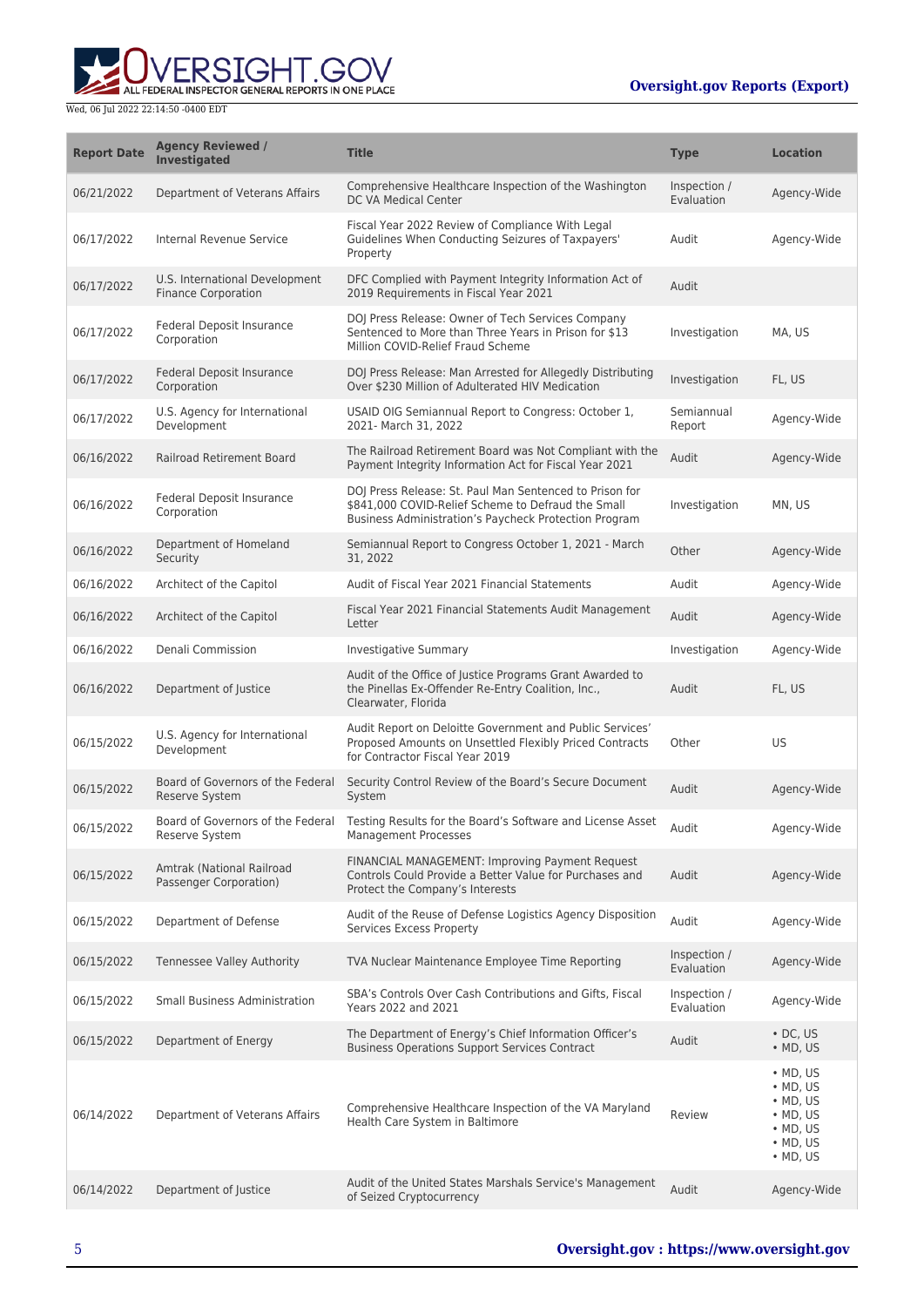

| <b>Report Date</b> | <b>Agency Reviewed /</b><br><b>Investigated</b>  | <b>Title</b>                                                                                                                                                                                         | <b>Type</b>                | <b>Location</b>                    |
|--------------------|--------------------------------------------------|------------------------------------------------------------------------------------------------------------------------------------------------------------------------------------------------------|----------------------------|------------------------------------|
| 06/14/2022         | Department of Veterans Affairs                   | Financial Efficiency Review of the VA El Paso Healthcare<br>System in Texas and New Mexico                                                                                                           | Inspection /<br>Evaluation | $\cdot$ TX, US<br>$\bullet$ NM, US |
| 06/14/2022         | National Aeronautics and Space<br>Administration | NASA's Management of the Earth Science Disasters<br>Program                                                                                                                                          | Audit                      | Agency-Wide                        |
| 06/14/2022         | Department of Energy                             | The Western Federal Power System's Fiscal Year 2021<br><b>Financial Statement Audit</b>                                                                                                              | Audit                      | Agency-Wide                        |
| 06/13/2022         | Department of the Interior                       | Improvements Needed in the Bureau of Safety and<br>Environmental Enforcement's Procedures Concerning<br>Offshore Venting and Flaring Record Reviews                                                  | Other                      | Agency-Wide                        |
| 06/13/2022         | Department of Defense                            | Audit of the Department of Defense's Implementation of<br>Predictive Maintenance Strategies to Support Weapon<br>System Sustainment                                                                  | Audit                      | Agency-Wide                        |
| 06/13/2022         | <b>Federal Election Commission</b>               | Investigative Summary I22INV00010: Lost FEC Laptop<br>Reported by an Agency Employee                                                                                                                 | Investigation              | Agency-Wide                        |
| 06/13/2022         | Multiple Agencies                                | Key Insights: Identity Fraud Reduction and Redress in<br>Pandemic Response Programs                                                                                                                  | Other                      | Agency-Wide                        |
| 06/10/2022         | U.S. Agency for International<br>Development     | Financial Audit of USAID Resources Managed by Africaid in<br>Zimbabwe Under Cooperative Agreement AID-613-<br>A-17-00001, January 1 to December 31, 2021                                             | Other                      | ZW                                 |
| 06/10/2022         | Inter-American Foundation                        | OIG Risk Assessment of the Inter-American Foundation<br>Charge Card Program for Fiscal Years 2021 and 2020                                                                                           | Audit                      | US                                 |
| 06/10/2022         | U.S. Agency for International<br>Development     | USAID Complied in Fiscal Year 2021 With the Payment<br>Integrity Information Act of 2019                                                                                                             | Audit                      | US                                 |
| 06/10/2022         | State of Delaware                                | Authorized Positions Examination Engagement -<br><b>Brandywine School District</b>                                                                                                                   | Other                      | DE, US                             |
| 06/10/2022         | Department of Homeland<br>Security               | Department of Homeland Security's FY 2021 Compliance<br>with the Payment Integrity Information Act of 2019 and<br>Executive Order 13520, Reducing Improper Payments                                  | Audit                      | Agency-Wide                        |
| 06/10/2022         | Tennessee Valley Authority                       | <b>TVA Nuclear Radiation Dosage</b>                                                                                                                                                                  | Inspection /<br>Evaluation | Agency-Wide                        |
| 06/09/2022         | U.S. Agency for International<br>Development     | Financial Audit of USAID Resources Managed by Center for<br>Clinical Care and Clinical Research in Nigeria Under<br>Cooperative Agreement 72062020CA00006, October 1,<br>2020, to September 30, 2021 | Other                      | <b>NG</b>                          |
| 06/09/2022         | U.S. Agency for International<br>Development     | Financial Audit of Handicap International Federation Under<br>Multiple Awards, for the Fiscal Year Ended December 31,<br>2019                                                                        | Other                      | US                                 |
| 06/09/2022         | Department of Education                          | Duplicate Higher Education Emergency Relief Fund Grant<br>Awards                                                                                                                                     | Other                      | Agency-Wide                        |
| 06/09/2022         | Peace Corps                                      | Final Report on the Post Re-Entry Health and Safety<br>Review of Peace Corps/Ecuador                                                                                                                 | Review                     | EC                                 |
| 06/09/2022         | Farm Credit Administration                       | Farm Credit Administration's Enterprise Risk Management<br>and Internal Control Program                                                                                                              | Audit                      | Agency-Wide                        |
| 06/09/2022         | Federal Deposit Insurance<br>Corporation         | DOJ Press Release: Two Burlington County Women<br>Charged in \$175 Million Check-Cashing Scheme                                                                                                      | Investigation              | NI, US                             |
| 06/09/2022         | National Aeronautics and Space<br>Administration | NASA's Management of the Mobile Launcher 2 Contract                                                                                                                                                  | Audit                      | Agency-Wide                        |
| 06/09/2022         | U.S. Postal Service                              | Mail Delivery, Customer Service, and Property Conditions<br>Review - Renton Main Post Office, Renton, WA                                                                                             | Audit                      | Agency-Wide                        |
| 06/08/2022         | U.S. Postal Service                              | Competitive Outbound International Negotiated Service<br>Agreement Pricing and Revenue Commitments                                                                                                   | Audit                      | Agency-Wide                        |
| 06/08/2022         | U.S. Postal Service                              | Competitive Outbound International Negotiated Service<br>Agreement Pricing and Revenue Commitments                                                                                                   | Audit                      | Agency-Wide                        |
| 06/08/2022         | Department of Defense                            | DoD Cooperative Agreements With Coronavirus Aid, Relief,<br>and Economic Security Act Obligations                                                                                                    | Audit                      | Agency-Wide                        |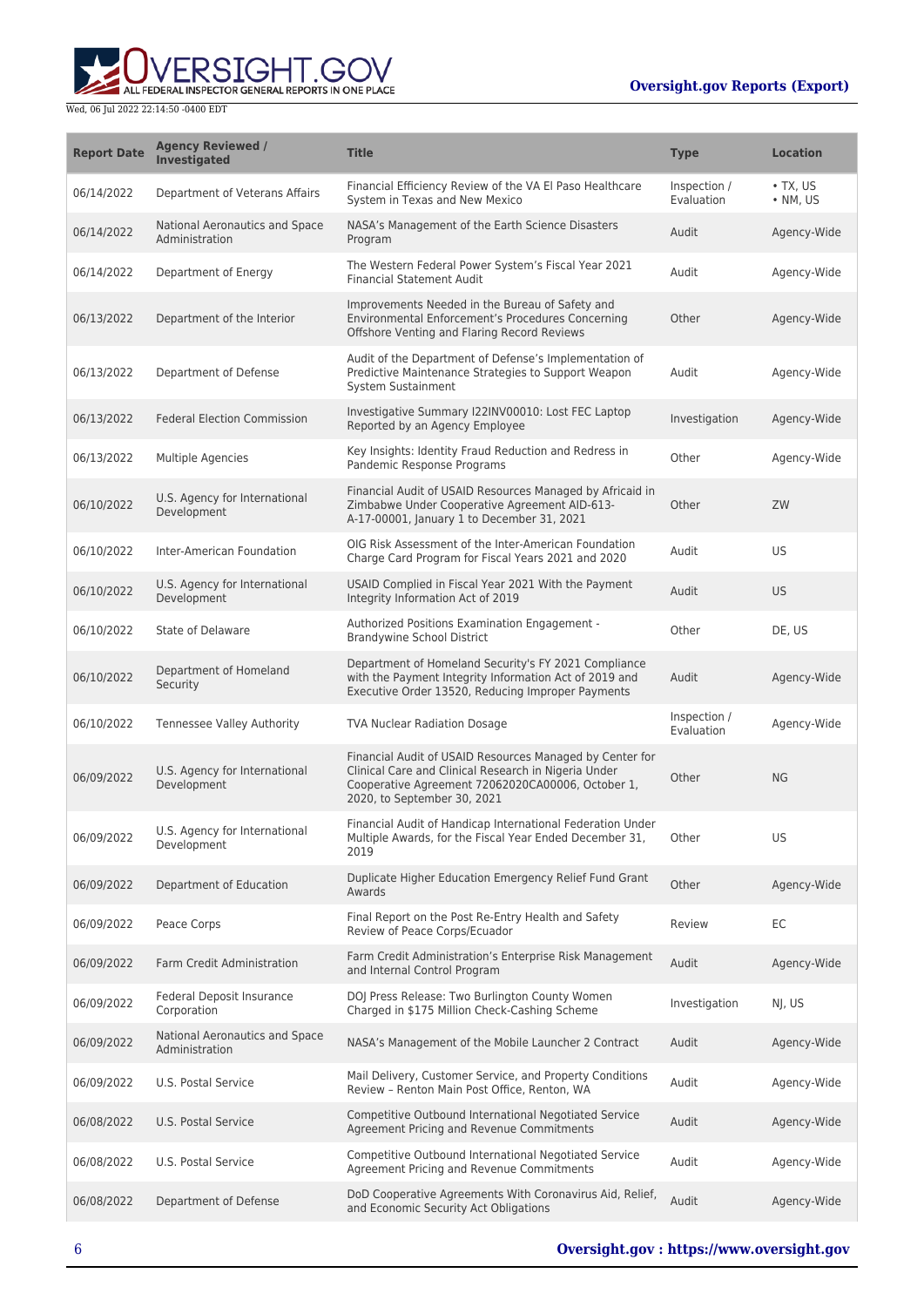

| <b>Report Date</b> | <b>Agency Reviewed /</b><br><b>Investigated</b>                            | <b>Title</b>                                                                                                                                                                                                           | <b>Type</b>                | <b>Location</b> |
|--------------------|----------------------------------------------------------------------------|------------------------------------------------------------------------------------------------------------------------------------------------------------------------------------------------------------------------|----------------------------|-----------------|
| 06/08/2022         | <b>Federal Deposit Insurance</b><br>Corporation                            | DOJ Press Release: Florida Man Arrested for \$2.5 Million<br><b>COVID-Relief Fraud</b>                                                                                                                                 | Investigation              | US              |
| 06/08/2022         | <b>Multiple Agencies</b>                                                   | Lessons Learned in Oversight of Pandemic Relief Funds                                                                                                                                                                  | Other                      | Agency-Wide     |
| 06/08/2022         | Department of Veterans Affairs                                             | Contract Medical Exam Program Limitations Put Veterans<br>at Risk for Inaccurate Claims Decisions                                                                                                                      | Review                     | Agency-Wide     |
| 06/08/2022         | U.S. Agency for International<br>Development                               | Agreed-Upon Procedures Engagement of USAID Resources<br>Managed by Education Development Center Inc. in Liberia<br>Under Cost-Plus-Fixed-Fee Contract, AID-669-TO-17-00001,<br>March 2, 2017, to July 31, 2021         | Other                      | <b>LR</b>       |
| 06/08/2022         | U.S. Postal Service                                                        | U.S. Postal Service International Mail Operations and<br>Performance Data                                                                                                                                              | Audit                      | Agency-Wide     |
| 06/08/2022         | Department of State                                                        | Management Assistance Report: The Department of<br><b>State's Records Retirement Process</b>                                                                                                                           | Other                      | Agency-Wide     |
| 06/08/2022         | <b>Environmental Protection Agency</b>                                     | The EPA Continues to Fail to Meet Inspection Requirements<br>for Hazardous Waste Treatment, Storage, and Disposal<br><b>Facilities</b>                                                                                 | Audit                      | Agency-Wide     |
| 06/07/2022         | State of Delaware                                                          | Authorized Positions Examination Engagement - Caesar<br>Rodney School District                                                                                                                                         | Other                      | DE, US          |
| 06/07/2022         | Department of Energy                                                       | Special Report on Prospective Considerations for the Loan<br>Authority Supported Under the Loan Programs Office to<br>Improve Internal Controls and Prevent Fraud, Waste, and<br>Abuse                                 | Other                      | DC, US          |
| 06/07/2022         | <b>Federal Deposit Insurance</b><br>Corporation                            | DOJ Press Release: New York And Florida Resident<br>Sentenced To 51 Months In Prison For \$6.8 Million<br>Paycheck Protection Program Fraud Scheme                                                                     | Investigation              | NJ, US          |
| 06/07/2022         | <b>Gulf Coast Ecosystem Restoration</b><br>Council                         | FINANCIAL MANAGEMENT: Audit of the Gulf Coast<br>Ecosystem Restoration Council's Compliance with PIIA for<br>Fiscal Year 2021                                                                                          | Audit                      | Agency-Wide     |
| 06/07/2022         | U.S. Postal Service                                                        | Mail Delivery, Customer Service, and Property Conditions<br>Review - Lacey Branch, Lacey, WA                                                                                                                           | Audit                      | Agency-Wide     |
| 06/07/2022         | U.S. Postal Service                                                        | Mail Delivery, Customer Service, and Property Conditions<br>Review - Kent Main Post Office, Kent, WA                                                                                                                   | Audit                      | Agency-Wide     |
| 06/07/2022         | U.S. Agency for International<br>Development                               | Financial Audit of USAID Resources Managed by Baylor<br>College of Medicine Children's Foundation Lesotho Under<br>Agreement 72067419CA00016, July 1, 2020, to June 30,<br>2021                                        | Other                      | <b>LS</b>       |
| 06/07/2022         | U.S. Agency for International<br>Development                               | Financial Audit of USAID Resources Managed by American<br>University of Nigeria Under Cooperative Agreement<br>72062019CA0002, August 1, 2020, to July 31, 2021                                                        | Other                      | NG              |
| 06/07/2022         | U.S. Agency for International<br>Development                               | Financial Audit of USAID Resources Managed by<br>Organization for Public Health Interventions and<br>Development in Zimbabwe Under Cooperative Agreement<br>72061320CA00005, October 1, 2020, to September 30,<br>2021 | Other                      | ZW              |
| 06/07/2022         | U.S. Agency for Global Media<br>(f/k/a Broadcasting Board of<br>Governors) | Audit of U.S. Agency for Global Media FY 2021 Compliance<br>With Payment Integrity Requirements                                                                                                                        | Audit                      | Agency-Wide     |
| 06/06/2022         | Department of Energy                                                       | The Department of Energy's Unclassified Cybersecurity<br>Program - 2021                                                                                                                                                | Inspection /<br>Evaluation | Agency-Wide     |
| 06/06/2022         | Millennium Challenge Corporation                                           | MCC Complied in Fiscal Year 2021 With the Payment<br>Integrity Information Act of 2019                                                                                                                                 | Audit                      | US              |
| 06/06/2022         | Department of Veterans Affairs                                             | Suicide Prevention Coordinators Need Improved Training,<br>Guidance, and Oversight                                                                                                                                     | Review                     | Agency-Wide     |
| 06/06/2022         | <b>Federal Deposit Insurance</b><br>Corporation                            | DOJ Press Release: Foreign National Involved in Religious<br>Institution Check Theft Conspiracy Sentenced to Over<br>Three Years in Federal Prison                                                                     | Investigation              | MD, US          |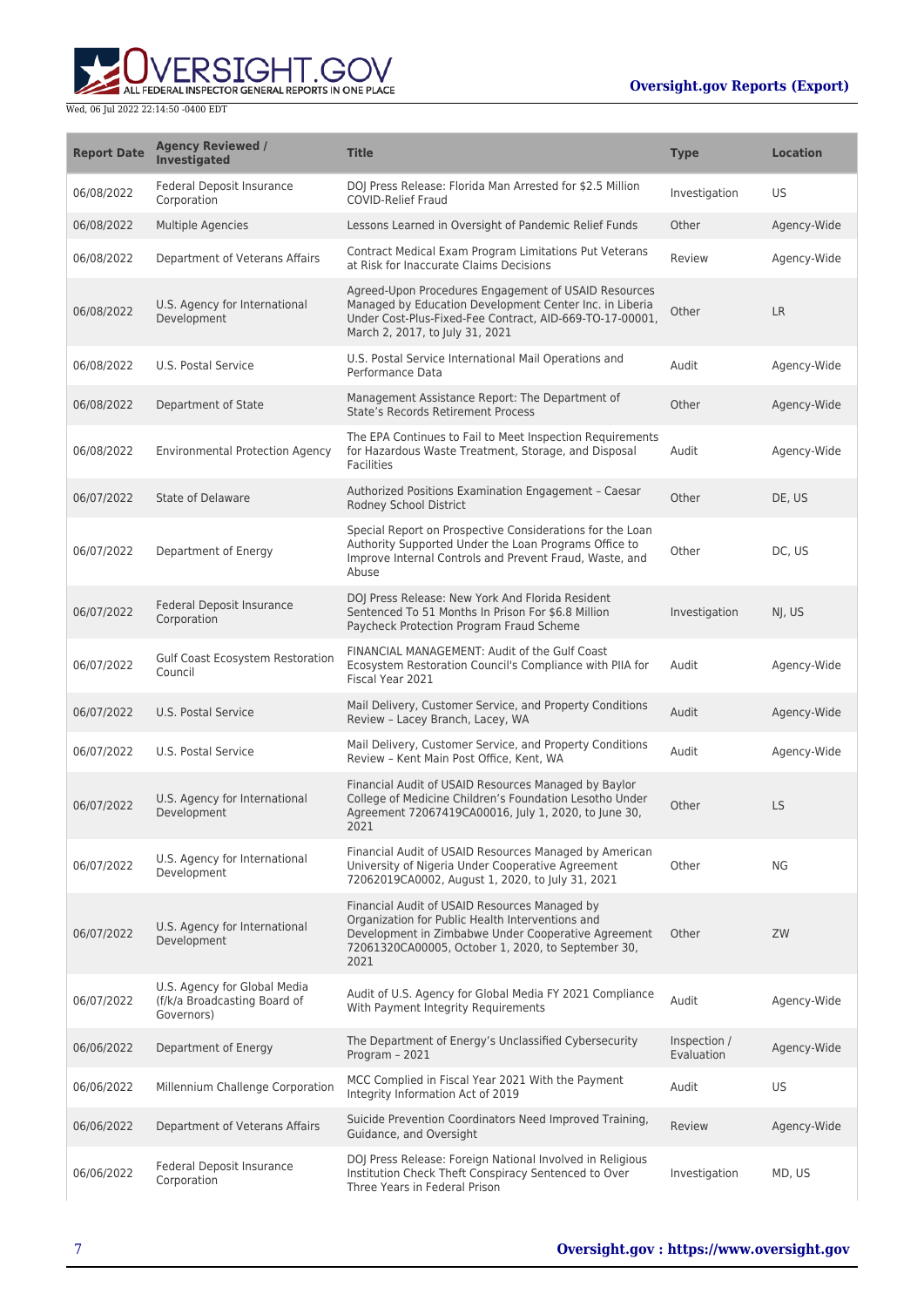**WERSIGHT.GOV** 

| <b>Report Date</b> | <b>Agency Reviewed /</b><br><b>Investigated</b>                                                  | <b>Title</b>                                                                                                                                             | <b>Type</b>                | <b>Location</b>                                                                        |
|--------------------|--------------------------------------------------------------------------------------------------|----------------------------------------------------------------------------------------------------------------------------------------------------------|----------------------------|----------------------------------------------------------------------------------------|
| 06/06/2022         | Denali Commission                                                                                | Semiannual Report to The Congress, October 1, 2021 -<br>March 31, 2022                                                                                   | Semiannual<br>Report       | Agency-Wide                                                                            |
| 06/06/2022         | Nuclear Regulatory Commission                                                                    | Audit of the NRC's Fiscal Year (FY) 2021 Compliance with<br><b>Improper Payment Laws</b>                                                                 | Audit                      | MD, US                                                                                 |
| 06/03/2022         | U.S. Postal Service                                                                              | Negotiated Service Agreement and Customer Compliance<br>Capping Report                                                                                   | Audit                      | Agency-Wide                                                                            |
| 06/02/2022         | U.S. Postal Service                                                                              | Property Condition Review Capping Report                                                                                                                 | Audit                      | Agency-Wide                                                                            |
| 06/02/2022         | Department of the Treasury                                                                       | Independent Review of 4003(b) Loan Recipient's Validation<br>Memo - SkyWest Airlines, Inc.                                                               | Review                     | Agency-Wide                                                                            |
| 06/02/2022         | Department of Veterans Affairs                                                                   | Comprehensive Healthcare Inspection of the Hershel<br>"Woody" Williams VA Medical Center in Huntington, West<br>Virginia                                 | Inspection /<br>Evaluation | • WV, US<br>$\bullet$ KY, US<br>$\bullet$ WV, US<br>$\cdot$ OH, US<br>$\bullet$ WV, US |
| 06/02/2022         | Department of Veterans Affairs                                                                   | Comprehensive Healthcare Inspection of the Beckley VA<br>Medical Center in West Virginia                                                                 | Inspection /<br>Evaluation | • WV, US<br>$\bullet$ WV, US<br>$\bullet$ WV, US                                       |
| 06/01/2022         | Department of Veterans Affairs                                                                   | Veterans Data Integration and Federation Enterprise<br>Platform Lacks Sufficient Security Controls                                                       | Audit                      | Agency-Wide                                                                            |
| 06/01/2022         | <b>State of Delaware</b>                                                                         | Authorized Positions Examination Engagement -<br>Appoquinimink School District                                                                           | Other                      | DE, US                                                                                 |
| 06/01/2022         | U.S. Agency for International<br>Development                                                     | Financial Audit of Danish Refugee Council Under Multiple<br>Awards, for the Fiscal Year Ended December 31, 2019,                                         | Other                      | US                                                                                     |
| 06/01/2022         | Department of Veterans Affairs                                                                   | Deficits with Metrics Following Implementation of the New<br>Electronic Health Record at the Mann-Grandstaff VA<br>Medical Center in Spokane, Washington | Inspection /<br>Evaluation | WA, US                                                                                 |
| 06/01/2022         | Department of Education                                                                          | The Office of Postsecondary Education's Oversight of<br>Higher Education Emergency Relief Fund Grants                                                    | Audit                      | Agency-Wide                                                                            |
| 06/01/2022         | National Science Foundation                                                                      | Performance Audit of Incurred Costs - University of Maine                                                                                                | Audit                      | ME, US                                                                                 |
| 06/01/2022         | Federal Deposit Insurance<br>Corporation                                                         | DOJ Press Release: Tulsa Man Sentenced for Defrauding<br>Investor and Banks of Millions                                                                  | Investigation              | OK, US                                                                                 |
| 06/01/2022         | Department of Veterans Affairs                                                                   | Inspection of Information Technology Security at the<br>Consolidated Mail Outpatient Pharmacy in Dallas, Texas                                           | Inspection /<br>Evaluation | TX, US                                                                                 |
| 06/01/2022         | Department of State, U.S. Agency<br>for Global Media (f/k/a<br>Broadcasting Board of Governors)  | Semiannual Report to The Congress, October 1, 2021 -<br>March 31, 2022                                                                                   | Semiannual<br>Report       | Agency-Wide                                                                            |
| 06/01/2022         | Tennessee Valley Authority                                                                       | Non-Power Dam Control System Cybersecurity                                                                                                               | Audit                      | Agency-Wide                                                                            |
| 06/01/2022         | Department of Veterans Affairs                                                                   | Inspection of Information Technology Security at the<br>Consolidated Mail Outpatient Pharmacy in Tucson, Arizona                                         | Inspection /<br>Evaluation | Agency-Wide                                                                            |
| 06/01/2022         | Office of the Director of National<br>Intelligence                                               | The Office of the Inspector General of the Intelligence<br>Community Releases Its Semiannual Report to Congress                                          | Semiannual<br>Report       | Agency-Wide                                                                            |
| 06/01/2022         | <b>Election Assistance Commission</b>                                                            | Semiannual Report to Congress - Spring 2022                                                                                                              | Semiannual<br>Report       | Agency-Wide                                                                            |
| 06/01/2022         | Department of the Treasury                                                                       | Semiannual Report to Congress, Department of the<br>Treasury, Office of Inspector General (October 1, 2021 -<br>March 31, 2022)                          | Semiannual<br>Report       | Agency-Wide                                                                            |
| 05/31/2022         | Committee for Purchase From<br>People Who Are Blind or Severely<br>Disabled (AbilityOne Program) | Semiannual Report to Congress for October 1, 2021 -<br>March 31, 2022. Office of Inspector General, U.S.<br>AbilityOne Commission                        | Semiannual<br>Report       | Agency-Wide                                                                            |
| 05/31/2022         | Federal Deposit Insurance<br>Corporation                                                         | DOJ Press Release: Vacaville Man Sentenced to 8 Years in<br>Prison for Billion Dollar DC Solar Ponzi Scheme                                              | Investigation              | CA, US                                                                                 |
| 05/31/2022         | Department of Education                                                                          | OIG 84th Semiannual Report to Congress                                                                                                                   | Semiannual<br>Report       | Agency-Wide                                                                            |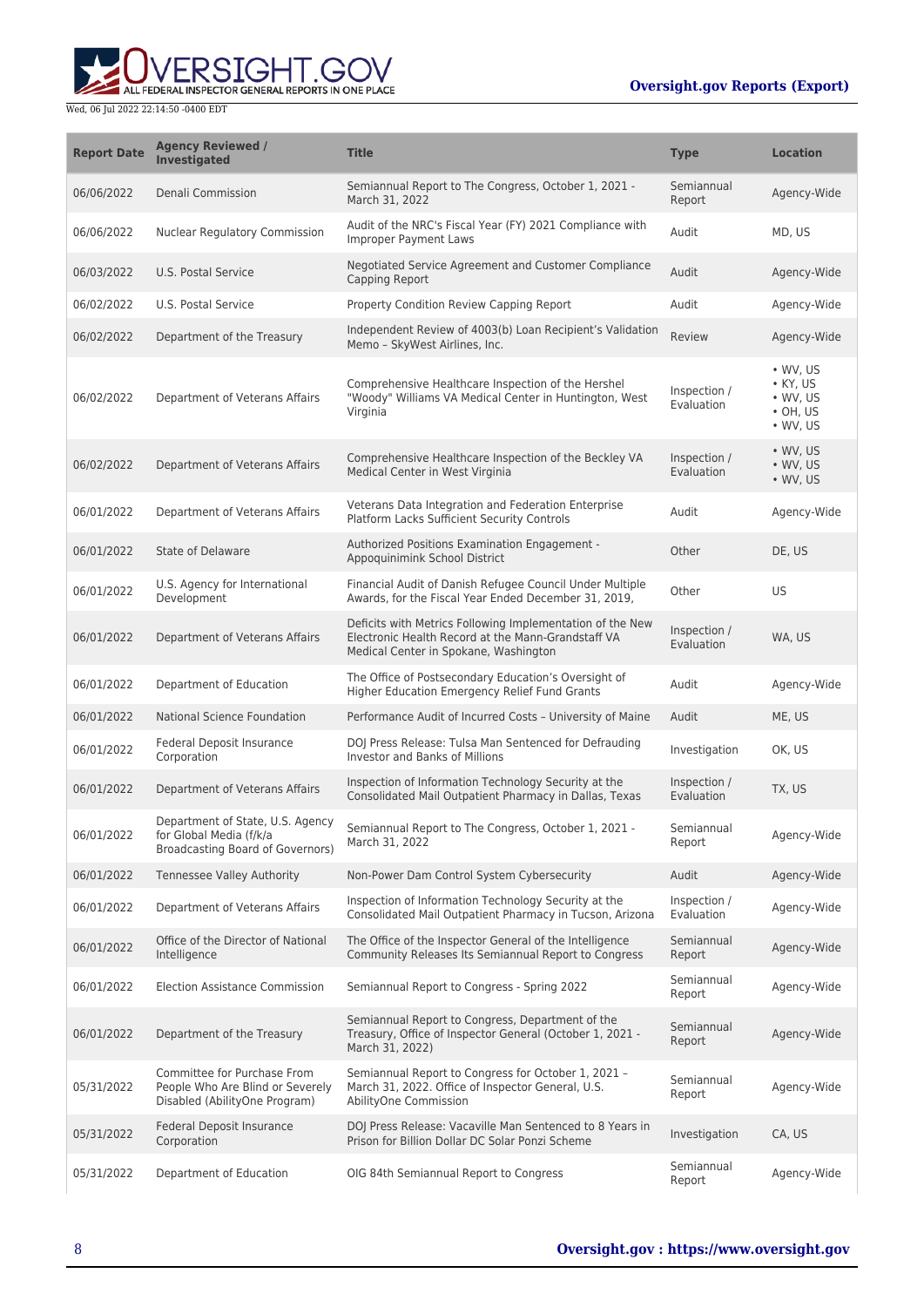

| <b>Report Date</b> | <b>Agency Reviewed /</b><br><b>Investigated</b>  | <b>Title</b>                                                                                                                                                                                  | <b>Type</b>                | <b>Location</b> |
|--------------------|--------------------------------------------------|-----------------------------------------------------------------------------------------------------------------------------------------------------------------------------------------------|----------------------------|-----------------|
| 05/31/2022         | Federal Housing Finance Agency                   | FHFA Ensured that Fannie Mae Submitted Required<br>Property Valuation Data to the Agency's Mortgage Loan<br>Integrated System                                                                 | Review                     | <b>US</b>       |
| 05/31/2022         | Department of Housing and<br>Urban Development   | SAR 87 - HUD OIG Semiannual Report to Congress for the<br>period October 1, 2021, through March 31, 2022                                                                                      | Semiannual<br>Report       | Agency-Wide     |
| 05/31/2022         | National Aeronautics and Space<br>Administration | Semiannual Report: October 1, 2021 through March 31,<br>2022                                                                                                                                  | Semiannual<br>Report       | Agency-Wide     |
| 05/31/2022         | <b>Federal Election Commission</b>               | Federal Election Commission Semiannual Report to<br>Congress                                                                                                                                  | Semiannual<br>Report       | Agency-Wide     |
| 05/31/2022         | Federal Deposit Insurance<br>Corporation         | Semiannual Report to the Congress, October 1, 2021-<br>March 31, 2022                                                                                                                         | Semiannual<br>Report       | Agency-Wide     |
| 05/31/2022         | <b>General Services Administration</b>           | Semiannual Report to the Congress - Spring 2022                                                                                                                                               | Semiannual<br>Report       | Agency-Wide     |
| 05/31/2022         | <b>Multiple Agencies</b>                         | Pandemic Response Accountability Committee's<br>Semiannual Report to Congress                                                                                                                 | Semiannual<br>Report       | Agency-Wide     |
| 05/31/2022         | Department of Veterans Affairs                   | Failure to Provide Emergency Care to a Patient and<br>Leaders' Inadequate Response to that Failure at the<br>Malcom Randall VA Medical Center in Gainesville, Florida                         | Inspection /<br>Evaluation | FL, US          |
| 05/31/2022         | Nuclear Regulatory Commission                    | Semiannual Report to Congress                                                                                                                                                                 | Other                      | Agency-Wide     |
| 05/31/2022         | Department of Veterans Affairs                   | Comprehensive Healthcare Inspection of Veterans<br>Integrated Service Network 2: New York/New Jersey VA<br>Health Care Network in Bronx, New York                                             | Review                     | NY, US          |
| 05/27/2022         | U.S. Agency for International<br>Development     | Financial Audit of KNCV Tuberculosis Foundation Under<br>Multiple, USAID Awards for the Fiscal Year Ended<br>September 30, 2017                                                               | Other                      | <b>US</b>       |
| 05/27/2022         | <b>General Services Administration</b>           | GSA Complied with the Payment Integrity Information Act<br>in Fiscal Year 2021                                                                                                                | Audit                      | Agency-Wide     |
| 05/27/2022         | Federal Deposit Insurance<br>Corporation         | DOJ Press Release: Richmond Man Pleads Guilty to \$1<br>Million Paycheck Protection Program Fraud Scheme                                                                                      | Investigation              | VA, US          |
| 05/27/2022         | U.S. Postal Service                              | U.S. Postal Service Knowledge Continuity                                                                                                                                                      | Audit                      | Agency-Wide     |
| 05/27/2022         | Department of Energy                             | Semiannual Report to Congress for Period Ending March<br>31, 2022                                                                                                                             | Semiannual<br>Report       | Agency-Wide     |
| 05/27/2022         | <b>Export-Import Bank</b>                        | Semiannual Report to Congress: October 1, 2021 to March<br>31, 2022                                                                                                                           | Semiannual<br>Report       | Agency-Wide     |
| 05/27/2022         | <b>Environmental Protection Agency</b>           | Semiannual Report to Congress: October 1, 2021-March<br>31, 2022                                                                                                                              | Audit                      | Agency-Wide     |
| 05/27/2022         | Securities and Exchange<br>Commission            | Semiannual Report to Congress: October 1, 2021 through<br>March 31, 2022                                                                                                                      | Semiannual<br>Report       | Agency-Wide     |
| 05/27/2022         | Department of Justice                            | Semiannual Report to Congress October 1, 2021 - March<br>31, 2022                                                                                                                             | Semiannual<br>Report       | Agency-Wide     |
| 05/27/2022         | <b>Consumer Product Safety</b><br>Commission     | Semiannual Report to Congress October 1, 2021 to March<br>31, 2022                                                                                                                            | Semiannual<br>Report       | Agency-Wide     |
| 05/26/2022         | U.S. Agency for International<br>Development     | Financial Audit of Closing the Gaps in the TB Care Cascade<br>Program Managed by World Health Partners in India,<br>Cooperative Agreement 72038620CA00012, July 31, 2020<br>to March 31, 2021 | Other                      | IN              |
| 05/26/2022         | U.S. Agency for International<br>Development     | Examination Report of Incurred Costs Claimed on Flexibly<br>Priced Contracts by International Business & Technical<br>Consultants, Inc. for the Fiscal Year Ended December 31,<br>2018        | Other                      | US              |
| 05/26/2022         | U.S. African Development<br>Foundation           | OIG Risk Assessment of the U.S. African Development<br>Foundation Charge Card Program for Fiscal Years 2021 and Audit<br>2020                                                                 |                            | <b>US</b>       |
| 05/26/2022         | <b>Federal Election Commission</b>               | Management Letter for OIG Special Review of the Federal<br>Election Commission (FEC) Contracting Officers<br>Representative (COR) Program                                                     | Review                     | Agency-Wide     |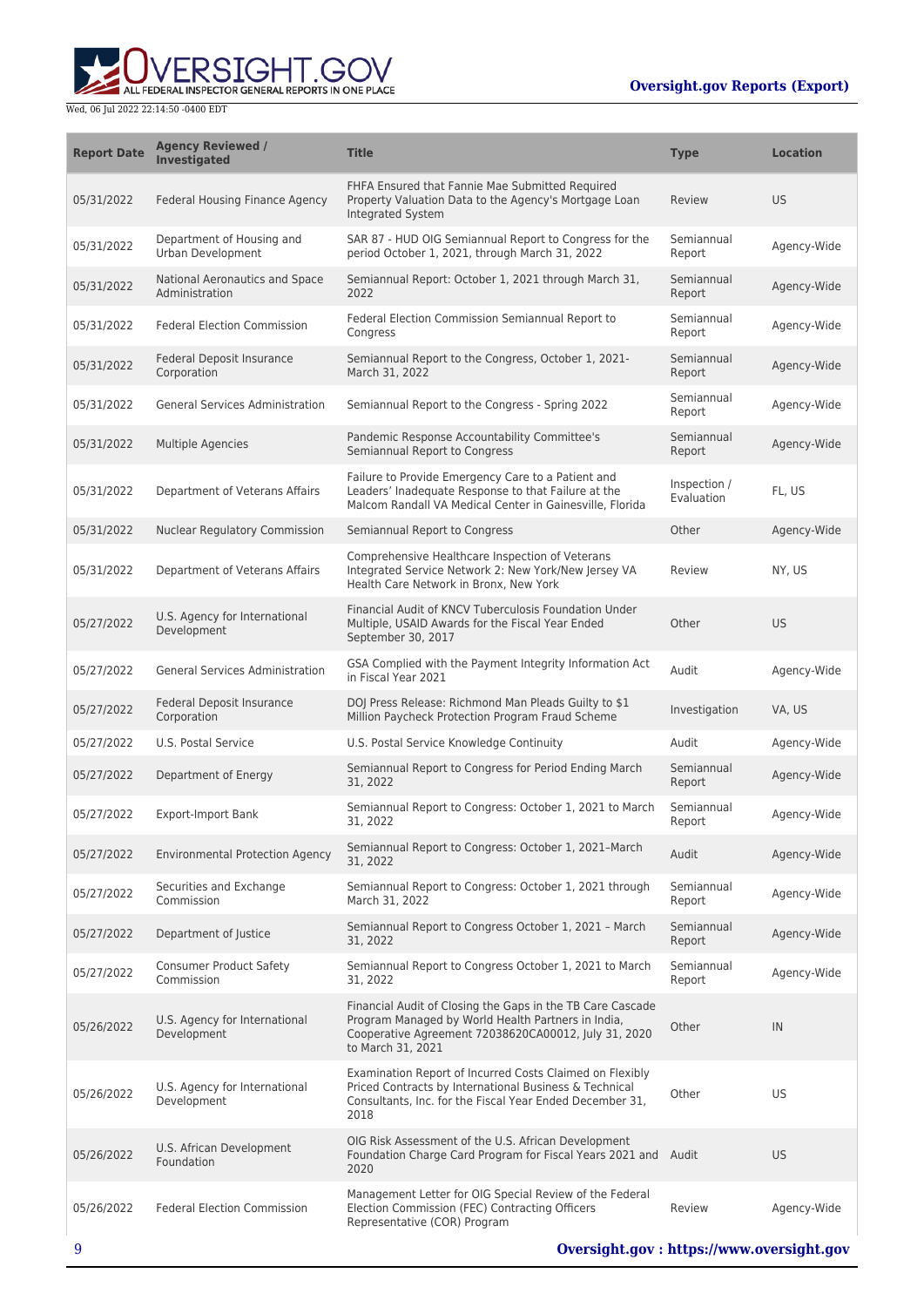**WERSIGHT.GOV** 

| <b>Report Date</b> | <b>Agency Reviewed /</b><br><b>Investigated</b>     | <b>Title</b>                                                                                                                                                                     | <b>Type</b>                | <b>Location</b>                                              |
|--------------------|-----------------------------------------------------|----------------------------------------------------------------------------------------------------------------------------------------------------------------------------------|----------------------------|--------------------------------------------------------------|
| 05/26/2022         | Department of Veterans Affairs                      | Comprehensive Healthcare Inspection of the VA NY Harbor<br>Healthcare System in New York                                                                                         | Inspection /<br>Evaluation | $\bullet$ NY, US<br>$\bullet$ NY, US<br>• NY, US<br>• NY, US |
| 05/26/2022         | Social Security Administration                      | Incorrect Old-Age, Survivors and Disability Insurance<br>Benefit Payment Computations that Resulted in<br>Overpayments                                                           | Audit                      | Agency-Wide                                                  |
| 05/26/2022         | Federal Deposit Insurance<br>Corporation            | DOJ Press Release: California Couple Charged with<br>Defrauding Paycheck Protection Program                                                                                      | Investigation              | CA, US                                                       |
| 05/26/2022         | <b>Federal Deposit Insurance</b><br>Corporation     | DOJ Press Release: Bank CEO Convicted For Taking Bribes<br>In Connection With Loans Guaranteed By The Small<br><b>Business Administration</b>                                    | Investigation              | NY, US                                                       |
| 05/26/2022         | <b>National Credit Union</b><br>Administration      | Letter to Congress: Office of Inspector General 2022<br>Review of the NCUA's 2021 Compliance Under the<br>Improper Payments Elimination and Recovery Act (IPERA)<br>May 26, 2022 | Other                      | Agency-Wide                                                  |
| 05/26/2022         | U.S. Postal Service                                 | Mail Delivery, Customer Service, and Property Conditions<br>Review - Linwood Station, Indianapolis, IN                                                                           | Audit                      | Agency-Wide                                                  |
| 05/26/2022         | U.S. Postal Service                                 | Mail Delivery, Customer Service, and Property Conditions<br>Review - Plainfield Main Post Office, Plainfield, IN                                                                 | Audit                      | Agency-Wide                                                  |
| 05/26/2022         | U.S. Postal Service                                 | Mail Delivery, Customer Service, and Property Conditions<br>Review - Carmel Main Post Office, Carmel, IN                                                                         | Audit                      | Agency-Wide                                                  |
| 05/26/2022         | Department of Defense                               | Semiannual Report to the Congress - October 1, 2021,<br>through March 31, 2022                                                                                                   | Semiannual<br>Report       | Agency-Wide                                                  |
| 05/26/2022         | <b>Pension Benefit Guaranty</b><br>Corporation      | Semiannual Report to Congress For the Period October 1,<br>2021 to March 31, 2022                                                                                                | Semiannual<br>Report       | Agency-Wide                                                  |
| 05/26/2022         | Department of Labor                                 | Semiannual Report to Congress: October 1, 2021 - March<br>31, 2022                                                                                                               | Semiannual<br>Report       | Agency-Wide                                                  |
| 05/26/2022         | AmeriCorps                                          | Semiannual Report to Congress: October 1, 2021 - March<br>31, 2022                                                                                                               | Semiannual<br>Report       | Agency-Wide                                                  |
| 05/26/2022         | Amtrak (National Railroad<br>Passenger Corporation) | Employee Resigns Prior to Administrative Hearing                                                                                                                                 | Investigation              | FL, US                                                       |
| 05/26/2022         | Department of the Interior                          | April 2022 Semiannual Report to Congress                                                                                                                                         | Semiannual<br>Report       | Agency-Wide                                                  |
| 05/26/2022         | U.S. Postal Service                                 | Spring 2022 Semiannual Report to Congress                                                                                                                                        | Semiannual<br>Report       | Agency-Wide                                                  |
| 05/26/2022         | <b>Small Business Administration</b>                | SBA OIG Spring 2022 Semiannual Report to Congress                                                                                                                                | Semiannual<br>Report       | Agency-Wide                                                  |
| 05/26/2022         | Social Security Administration                      | 2022 Spring Semiannual Report to Congress                                                                                                                                        | Semiannual<br>Report       | Agency-Wide                                                  |
| 05/26/2022         | <b>National Security Agency</b>                     | Audit of the Implementation of the Coronavirus Aid, Relief,<br>and Economic Security (CARES) Act, Section 3610                                                                   | Audit                      | Agency-Wide                                                  |
| 05/26/2022         | Department of Agriculture                           | Office of Inspector General Semiannual Report to Congress<br>FY 2022 - First Half                                                                                                | Semiannual<br>Report       | Agency-Wide                                                  |
| 05/26/2022         | Small Business Administration                       | SBA's Handling of Potentially Fraudulent Paycheck<br>Protection Program Loans                                                                                                    | Inspection /<br>Evaluation | Agency-Wide                                                  |
| 05/26/2022         | Department of Justice                               | Management Advisory Memorandum: Notification of<br>Concerns with the Absence of a Policy Regarding FBI<br>Employees Emailing Child Sexual Abuse Material and Other<br>Contraband | Other                      | Agency-Wide                                                  |
| 05/26/2022         | Peace Corps                                         | Semiannual Report to Congress for the First Half of FY<br>2022                                                                                                                   | Other                      | Agency-Wide                                                  |
| 05/26/2022         | Amtrak (National Railroad<br>Passenger Corporation) | SEMIANNUAL REPORT TO CONGRESS #65 (OCTOBER 1,<br>2021 TO MARCH 31, 2022)                                                                                                         | Semiannual<br>Report       | Agency-Wide                                                  |
| 05/26/2022         | Federal Labor Relations Authority                   | Privacy and Data Protection Policies, Procedure and<br>Practices for 2022                                                                                                        | Other                      | Agency-Wide                                                  |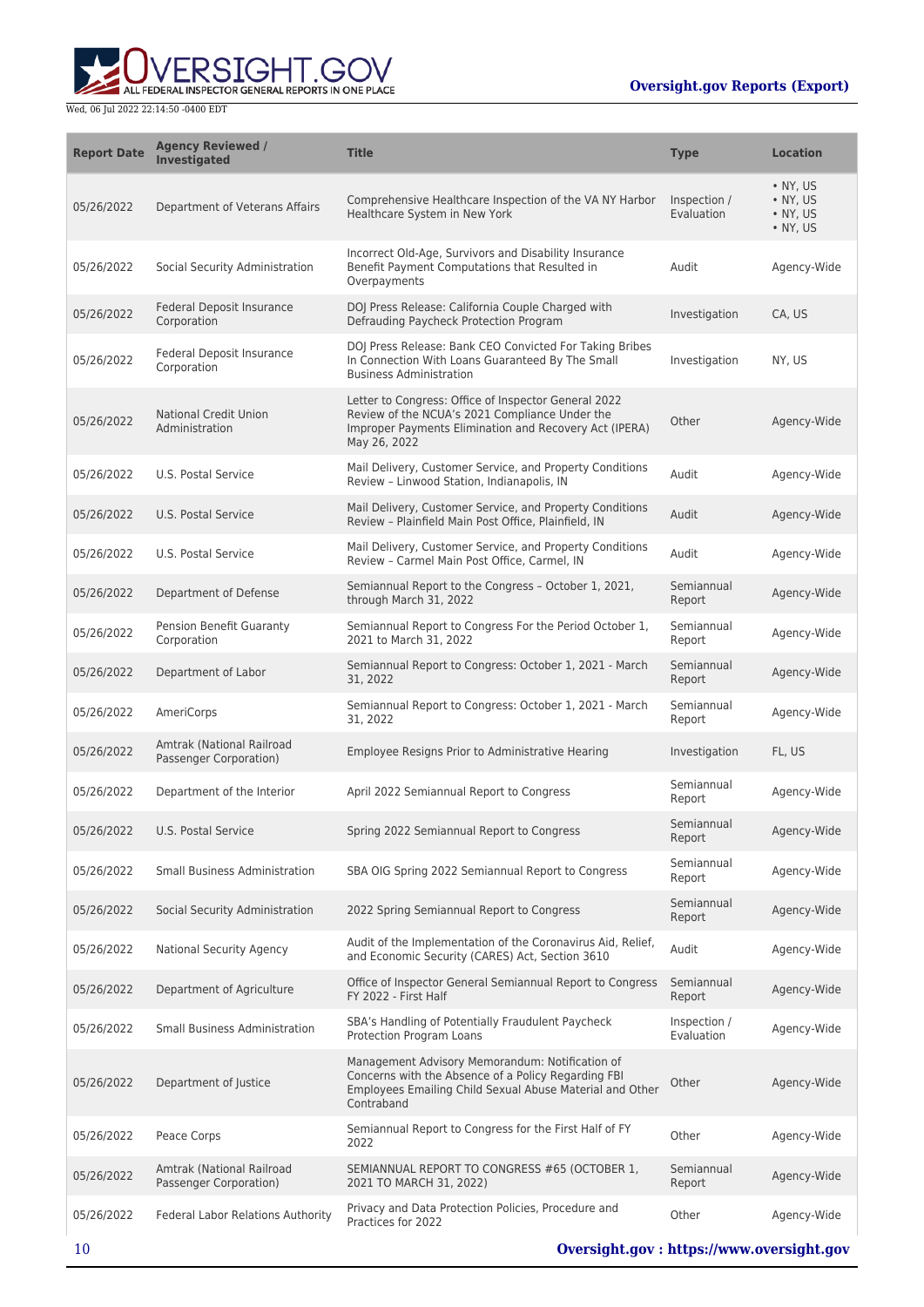

| <b>Report Date</b> | <b>Agency Reviewed /</b><br><b>Investigated</b> | <b>Title</b>                                                                                                                                                                                              | <b>Type</b>                | <b>Location</b>                                                                                                                                                                                                          |
|--------------------|-------------------------------------------------|-----------------------------------------------------------------------------------------------------------------------------------------------------------------------------------------------------------|----------------------------|--------------------------------------------------------------------------------------------------------------------------------------------------------------------------------------------------------------------------|
| 05/25/2022         | U.S. Agency for International<br>Development    | Strategic Workforce Planning: Challenges Impair USAID's<br>Ability to Establish a Comprehensive Human Capital<br>Approach                                                                                 | Audit                      | Agency-Wide                                                                                                                                                                                                              |
| 05/25/2022         | U.S. Agency for International<br>Development    | Financial Audit of USAID Resources Managed by Right to<br>Care NPC in Multiple Countries Under Multiple Awards,<br>October 1, 2020, to September 30, 2021                                                 | Other                      | ZA                                                                                                                                                                                                                       |
| 05/25/2022         | Department of Veterans Affairs                  | Comprehensive Healthcare Inspection of the Samuel S.<br>Stratton VA Medical Center in Albany, New York                                                                                                    | Review                     | $\bullet$ NY, US<br>$\bullet$ NY, US<br>$\bullet$ NY, US<br>$\bullet$ NY, US<br>$\bullet$ NY, US<br>$\bullet$ NY, US<br>$\bullet$ NY, US<br>$\bullet$ NY, US<br>$\bullet$ NY, US<br>$\bullet$ NY, US<br>$\bullet$ NY, US |
| 05/25/2022         | Department of State                             | Review of the Recruitment and Selection Process for Public<br>Members of Foreign Service Selection Boards                                                                                                 | Other                      | Agency-Wide                                                                                                                                                                                                              |
| 05/25/2022         | Department of State                             | Inspection of Embassy Athens and Constituent Post,<br>Greece                                                                                                                                              | Inspection /<br>Evaluation | <b>GR</b>                                                                                                                                                                                                                |
| 05/25/2022         | Department of State                             | Inspection of the Bureau of Diplomatic Security's<br><b>Diplomatic Courier Service</b>                                                                                                                    | Inspection /<br>Evaluation | Agency-Wide                                                                                                                                                                                                              |
| 05/25/2022         | Department of State                             | Inspection of Embassy Budapest, Hungary                                                                                                                                                                   | Inspection /<br>Evaluation | HU                                                                                                                                                                                                                       |
| 05/25/2022         | Department of Veterans Affairs                  | Semiannual Report to Congress, Issue 87, October 1,<br>2021-March 31, 2022                                                                                                                                | Semiannual<br>Report       | Agency-Wide                                                                                                                                                                                                              |
| 05/25/2022         | <b>Corporation for Public</b><br>Broadcasting   | Evaluation of WSLU-FM/North Country Public Radio<br>Expenditures, Report No. ECR2206-2208                                                                                                                 | Inspection /<br>Evaluation | NY, US                                                                                                                                                                                                                   |
| 05/25/2022         | National Science Foundation                     | Semiannual Report to Congress, October 1, 2021 - March<br>31, 2022                                                                                                                                        | Semiannual<br>Report       | Agency-Wide                                                                                                                                                                                                              |
| 05/25/2022         | <b>National Science Foundation</b>              | Audit of NSF's Purchase Card Program                                                                                                                                                                      | Audit                      | VA, US                                                                                                                                                                                                                   |
| 05/25/2022         | <b>Tennessee Valley Authority</b>               | Organizational Effectiveness - Browns Ferry Nuclear Plant<br><b>Radiation Protection</b>                                                                                                                  | Inspection /<br>Evaluation | Agency-Wide                                                                                                                                                                                                              |
| 05/25/2022         | Federal Labor Relations Authority               | Follow-up Management Advisory Review on FLRA's<br>Appointment of Contracting Officer's Representatives                                                                                                    | Other                      | Agency-Wide                                                                                                                                                                                                              |
| 05/25/2022         | International Trade Commission                  | Inspector General Semiannual Report                                                                                                                                                                       | Semiannual<br>Report       | Agency-Wide                                                                                                                                                                                                              |
| 05/24/2022         | Department of State                             | Audit of Department of State Actions To Prevent Unlawful<br>Trafficking in Persons Practices When Executing Security,<br>Construction, and Facility and Household Services<br>Contracts at Overseas Posts | Audit                      | • Agency-Wide<br>$\cdot$ DE<br>$\cdot$ CF<br>$\cdot$ IQ<br>$\cdot$ EG<br>$\cdot$ PE<br>$\cdot$ PK<br>$\cdot$ MX<br>$\cdot$  P<br>$\cdot$ 10<br>$\cdot$ SD                                                                |
| 05/24/2022         | Corporation for Public<br>Broadcasting          | Semiannual Report, Office of the Inspector General<br>Operations and Audit Resolution Activities, October 1,<br>2021 - March 31, 2022                                                                     | Semiannual<br>Report       | Agency-Wide                                                                                                                                                                                                              |
| 05/24/2022         | Department of the Treasury                      | Alert Memorandum: Delays in the Quarterly Monitoring of<br>Borrowers' Compliance with Loan Requirements                                                                                                   | Audit                      | Agency-Wide                                                                                                                                                                                                              |
| 05/24/2022         | Department of Veterans Affairs                  | VHA Continues to Face Challenges with Billing Private<br>Insurers for Community Care                                                                                                                      | Audit                      | Agency-Wide                                                                                                                                                                                                              |
| 05/23/2022         | Internal Revenue Service                        | Final Report - The IRS Leveraged Its Telework Program to<br>Continue Operations During the COVID-19 Pandemic                                                                                              | Inspection /<br>Evaluation | Agency-Wide                                                                                                                                                                                                              |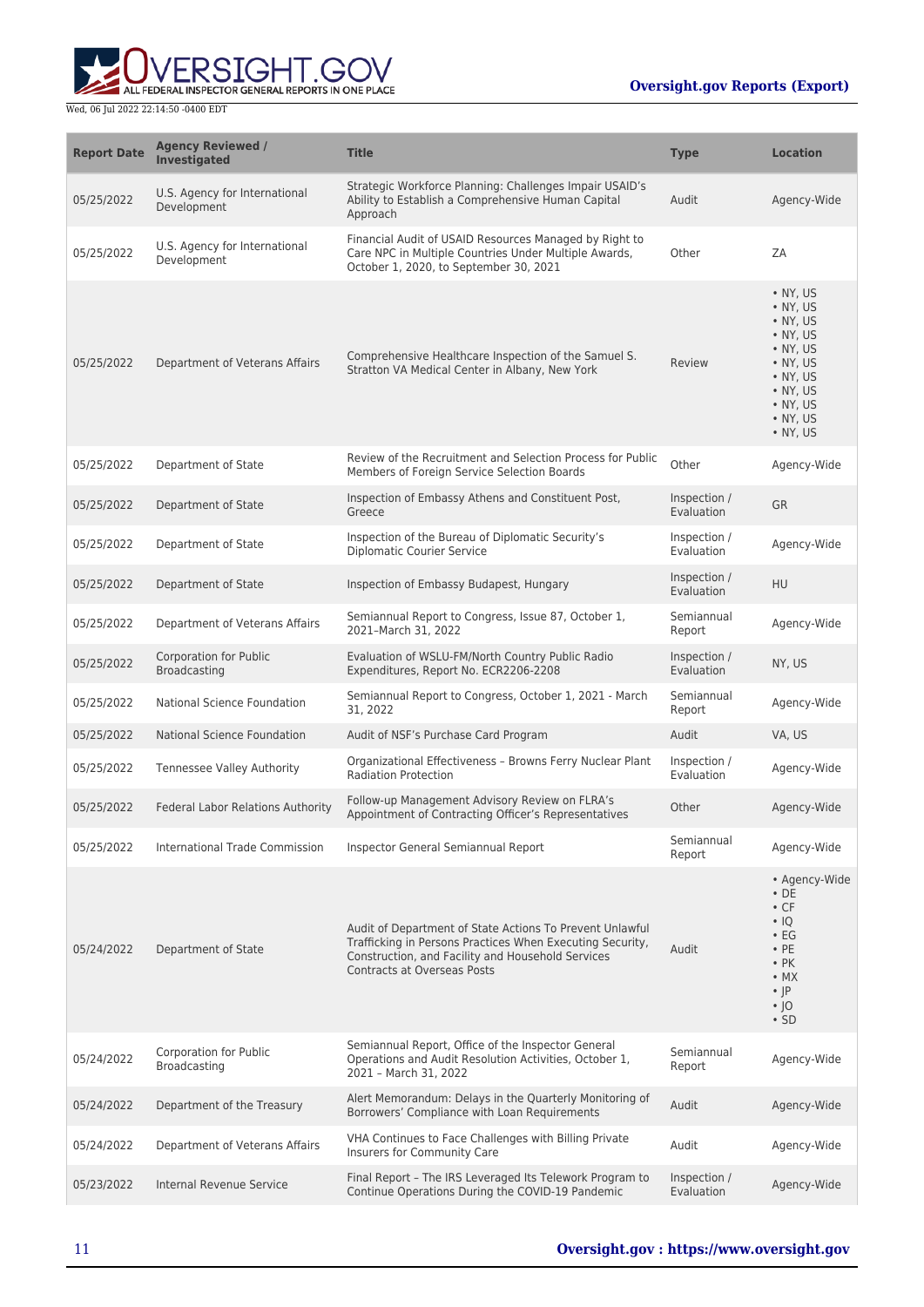

| <b>Report Date</b> | <b>Agency Reviewed /</b><br><b>Investigated</b> | <b>Title</b>                                                                                                                                                                                                                               | <b>Type</b>                | <b>Location</b> |
|--------------------|-------------------------------------------------|--------------------------------------------------------------------------------------------------------------------------------------------------------------------------------------------------------------------------------------------|----------------------------|-----------------|
| 05/23/2022         | Architect of the Capitol                        | Architect of the Capitol (AOC) Employees Violated the AOC<br>Standards of Conduct and Ethics Policies by Wagering on<br>the Outcome of the 2020 Presidential Election and<br>Engaging in Political Conversation While on Duty              | Investigation              | Agency-Wide     |
| 05/23/2022         | U.S. Agency for International<br>Development    | Financial Audit of the Rule of Law and Culture of Integrity<br>Program in Paraguay Managed by Instituto Desarrollo,<br>Cooperative Agreement 72052619CA00002, for the Fiscal<br>Year Ended December 31, 2021                               | Other                      | PY              |
| 05/23/2022         | U.S. Agency for International<br>Development    | Financial Audit of USAID Resources Managed by Uganda<br>Protestant Medical Bureau Under Multiple Awards, July 1,<br>2020, to June 30, 2021                                                                                                 | Other                      | UG              |
| 05/23/2022         | Department of Homeland<br>Security              | ICE Did Not Follow Policies, Guidance, or<br>Recommendations to Ensure Migrants Were Tested for<br>COVID-19 before Transport on Domestic Commercial<br>Flights                                                                             | Audit                      | Agency-Wide     |
| 05/23/2022         | Department of Justice                           | Recommendations Issued by the Office of the Inspector<br>General That Were Not Closed as of March 31, 2022                                                                                                                                 | Other                      | Agency-Wide     |
| 05/20/2022         | Office of Personnel Management                  | Audit of Cambia Health Solutions, Inc. Portland, Oregon                                                                                                                                                                                    | Audit                      | Agency-Wide     |
| 05/20/2022         | U.S. Postal Service                             | U.S. Postal Service Recognition and Awards Program                                                                                                                                                                                         | Audit                      | Agency-Wide     |
| 05/20/2022         | Department of the Interior                      | U.S. Fish and Wildlife Service Grants Awarded to the U.S.<br>Virgin Islands Department of Planning and Natural<br>Resources, From October 1, 2017, Through September 30,<br>2019, Under the Wildlife and Sport Fish Restoration<br>Program | Audit                      | Agency-Wide     |
| 05/20/2022         | National Geospatial-Intelligence<br>Agency      | NGA OIG Spring Semiannual Report to Congress, 1 October<br>2021 - 31 March 2022                                                                                                                                                            | Semiannual<br>Report       | Agency-Wide     |
| 05/20/2022         | Government Publishing Office                    | GPO Organization Transformation Evaluation                                                                                                                                                                                                 | Inspection /<br>Evaluation | Agency-Wide     |
| 05/19/2022         | Internal Revenue Service                        | Processing of Recovery Rebate Credit Claims During the<br>2021 Filing Season                                                                                                                                                               | Audit                      | Agency-Wide     |
| 05/19/2022         | Department of the Interior                      | Stronger Controls Needed Over the Udall Foundation's<br>Invoicing Processes and Contract Oversight for the John S.<br>McCain III National Center for Environmental Conflict<br>Resolution                                                  | Audit                      | Agency-Wide     |
| 05/19/2022         | U.S. Postal Service                             | Efficiency of Operations at the Seattle, WA, Processing and<br><b>Distribution Center</b>                                                                                                                                                  | Audit                      | Agency-Wide     |
| 05/19/2022         | U.S. Postal Service                             | U.S. Postal Service's Implementation of Enterprise Risk<br>Management                                                                                                                                                                      | Audit                      | Agency-Wide     |
| 05/19/2022         | U.S. Agency for International<br>Development    | Financial Audit of USAID Resources Managed by Addis<br>Continental Institute of Public Health in Ethiopia Under<br>Cooperative Agreement No. AID-663-A-14-00004, July 8,<br>2020, to July 7, 2021                                          | Other                      | ET              |
| 05/19/2022         | U.S. Agency for International<br>Development    | Financial Audit of USAID Resources Managed by Joint<br>Clinical Research Centre in Uganda Under Multiple Awards,<br>October 1, 2020, to September 30, 2021                                                                                 | Other                      | UG              |
| 05/19/2022         | U.S. Agency for International<br>Development    | Examination Report of Incurred Costs Claimed on Flexibly<br>Priced Contracts by The Manoff Group, Inc. for the Fiscal<br>Year Ended December 31, 2018                                                                                      | Other                      | <b>US</b>       |
| 05/19/2022         | Tennessee Valley Authority                      | Office of the Inspector General Semiannual Report - Spring<br>2022                                                                                                                                                                         | Semiannual<br>Report       | Agency-Wide     |
| 05/19/2022         | Department of the Treasury                      | Independent Review of 4003(b) Loan Recipient's Validation<br>Memo - Hawaiian Airlines, Inc.                                                                                                                                                | Review                     | Agency-Wide     |
| 05/19/2022         | Department of the Interior                      | Former Secretary's Alleged Lobbying Disclosure Act<br>Violation Before Joining the U.S. Department of the Interior<br>as Deputy Secretary                                                                                                  | Investigation              | Agency-Wide     |
| 05/19/2022         | Department of Veterans Affairs                  | Care in the Community Healthcare Inspection of VA<br>Midwest Health Care Network (VISN 23)                                                                                                                                                 | Inspection /<br>Evaluation | Agency-Wide     |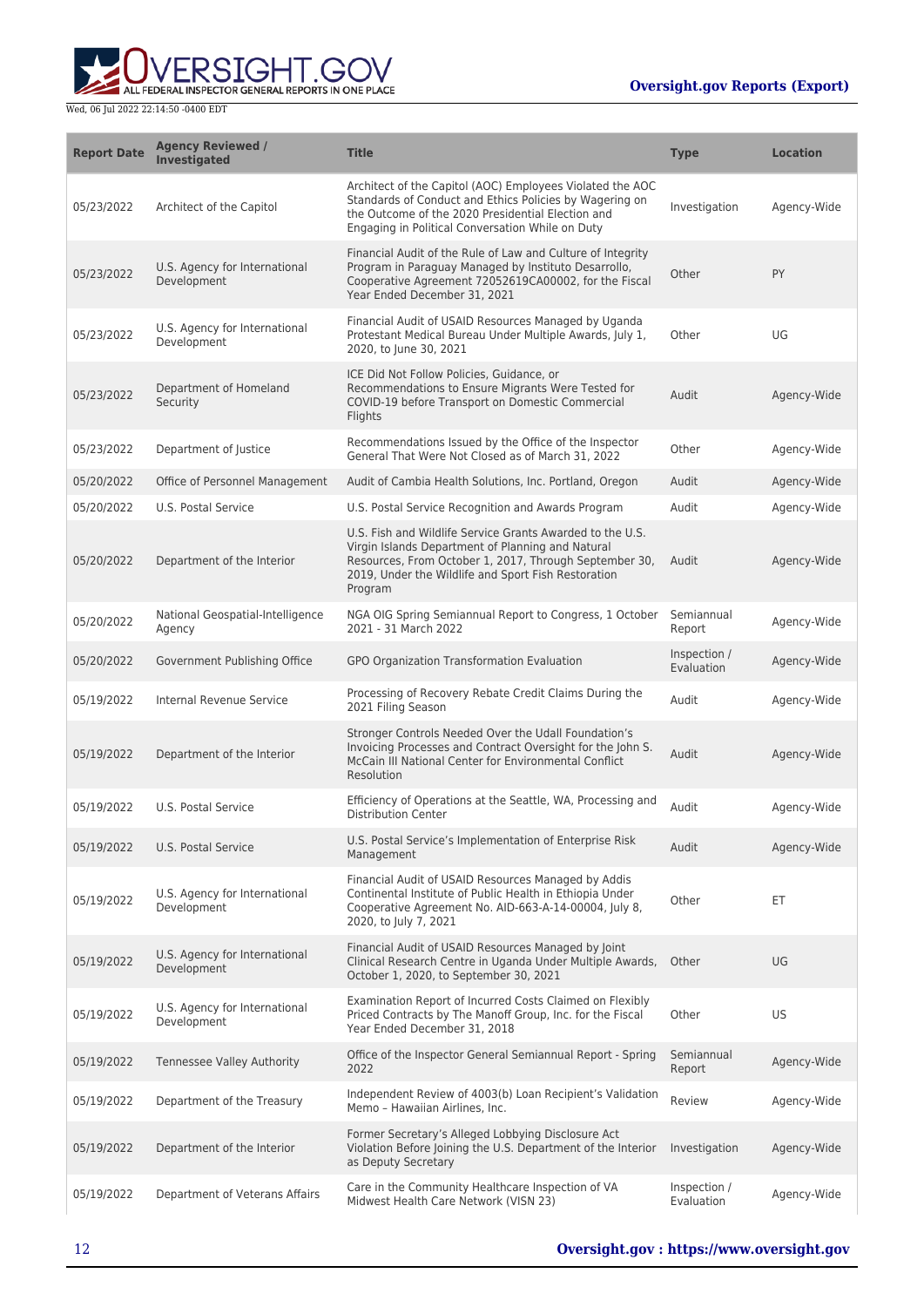

| <b>Report Date</b> | <b>Agency Reviewed /</b><br>Investigated        | <b>Title</b>                                                                                                                                                                                                       | <b>Type</b>          | <b>Location</b>                                |
|--------------------|-------------------------------------------------|--------------------------------------------------------------------------------------------------------------------------------------------------------------------------------------------------------------------|----------------------|------------------------------------------------|
| 05/19/2022         | State of Delaware                               | National COVID-19 Data Quality Audit Template Compare<br>and Contrast                                                                                                                                              | Other                | DE, US                                         |
| 05/18/2022         | Internal Revenue Service                        | The Child Tax Credit Update Portal Was Successfully<br>Deployed, but Security and Process Improvements Are<br>Needed                                                                                               | Audit                | Agency-Wide                                    |
| 05/18/2022         | Department of Transportation                    | Summary Report on Significant Single Audit Findings<br>Impacting DOT Programs for the 3-Month Period Ending<br>March 31, 2022                                                                                      | Audit                | Agency-Wide                                    |
| 05/18/2022         | Office of Personnel Management                  | Review of the 2017 Presidential Management Fellows<br>Program Application Process Redesign                                                                                                                         | Review               | Agency-Wide                                    |
| 05/18/2022         | Department of Energy                            | Corrective Actions on the Office of Enterprise Assessments<br><b>Findings and Deficiencies</b>                                                                                                                     | Audit                | $\bullet$ MD, US<br>$\cdot$ SC, US<br>• NM, US |
| 05/18/2022         | Federal Deposit Insurance<br>Corporation        | DOJ Press Release: COVID Relief Fraudsters Sentenced To<br>Prison                                                                                                                                                  | Investigation        | FL, US                                         |
| 05/18/2022         | U.S. Agency for International<br>Development    | Financial Audit of USAID Resources Managed by TradeMark<br>East Africa in Multiple Countries Under Multiple Awards,<br>July 1, 2020, to June 30, 2021                                                              | Other                | <b>KE</b>                                      |
| 05/18/2022         | U.S. Agency for International<br>Development    | Single Audit of ACDI/VOCA and Affiliates for the Fiscal Year<br>Ended December 31, 2017                                                                                                                            | Other                | US                                             |
| 05/18/2022         | U.S. Postal Service                             | The Postal Service's Collection Point Management System                                                                                                                                                            | Other                | Agency-Wide                                    |
| 05/18/2022         | Department of Justice                           | Audit of the Office on Violence Against Women Grants<br>Awarded to New York State Unified Court System, New<br>York, New York                                                                                      | Audit                | NY, US                                         |
| 05/18/2022         | Federal Housing Finance Agency                  | Twenty-Third Semiannual Report to the Congress                                                                                                                                                                     | Semiannual<br>Report | Agency-Wide                                    |
| 05/17/2022         | Architect of the Capitol                        | Semiannual Report to The Congress                                                                                                                                                                                  | Semiannual<br>Report | Agency-Wide                                    |
| 05/17/2022         | <b>National Credit Union</b><br>Administration  | Semiannual Report to the Congress (October 1, 2021 -<br>March 31, 2022)                                                                                                                                            | Semiannual<br>Report | Agency-Wide                                    |
| 05/17/2022         | National Science Foundation                     | Performance Audit of NFS's Compliance with the Payment<br>Integrity Information Act of 2019 for 2021                                                                                                               | Audit                | Agency-Wide                                    |
| 05/17/2022         | <b>Federal Deposit Insurance</b><br>Corporation | DOJ Press Release: Hilo Man Pleads Guilty to Defrauding<br>Paycheck Protection and Disaster Loan Programs                                                                                                          | Investigation        | HI, US                                         |
| 05/17/2022         | Federal Deposit Insurance<br>Corporation        | DOJ Press Release: Pennsylvania Man Charged with \$1.7<br>Million Paycheck Protection Program Loan Fraud Scheme                                                                                                    | Investigation        | NJ, US                                         |
| 05/17/2022         | U.S. Agency for International<br>Development    | Financial Audit of USAID Resources Managed by Amhara<br>Development Association in Ethiopia Under Multiple<br>Awards, July 8, 2020, to July 7, 2021                                                                | Other                | ET.                                            |
| 05/17/2022         | Department of Defense                           | Audit of North American Aerospace Defense Command and<br>U.S. Northern Command Use of Coronavirus Aid, Relief,<br>and Economic Security Act Funding                                                                | Audit                | Agency-Wide                                    |
| 05/17/2022         | Department of Justice                           | Audit of the Executive Office for United States Attorneys<br>United States Attorneys' Virtual Office Network System<br>Pursuant to the Federal Information Security Modernization<br>Act of 2014, Fiscal Year 2021 | Audit                | Agency-Wide                                    |
| 05/17/2022         | Department of Justice                           | Audit of the Office of Justice Programs Awards Made to the<br>Call to Freedom, Inc., Sioux Falls, South Dakota                                                                                                     | Audit                | SD, US                                         |
| 05/17/2022         | Department of Justice                           | Audit of the Executive Office for United States Attorneys<br>Information Security Program Pursuant to the Federal<br>Information Security Modernization Act of 2014, Fiscal Year<br>2021                           | Audit                | Agency-Wide                                    |
| 05/17/2022         | Department of the Treasury                      | Overseas Contingency Operations - Summary of Work<br>Performed by the Department of the Treasury Related to<br>Terrorist Financing and Anti-Money Laundering for Second<br>Quarter Fiscal Year 2022                | Other                | Agency-Wide                                    |